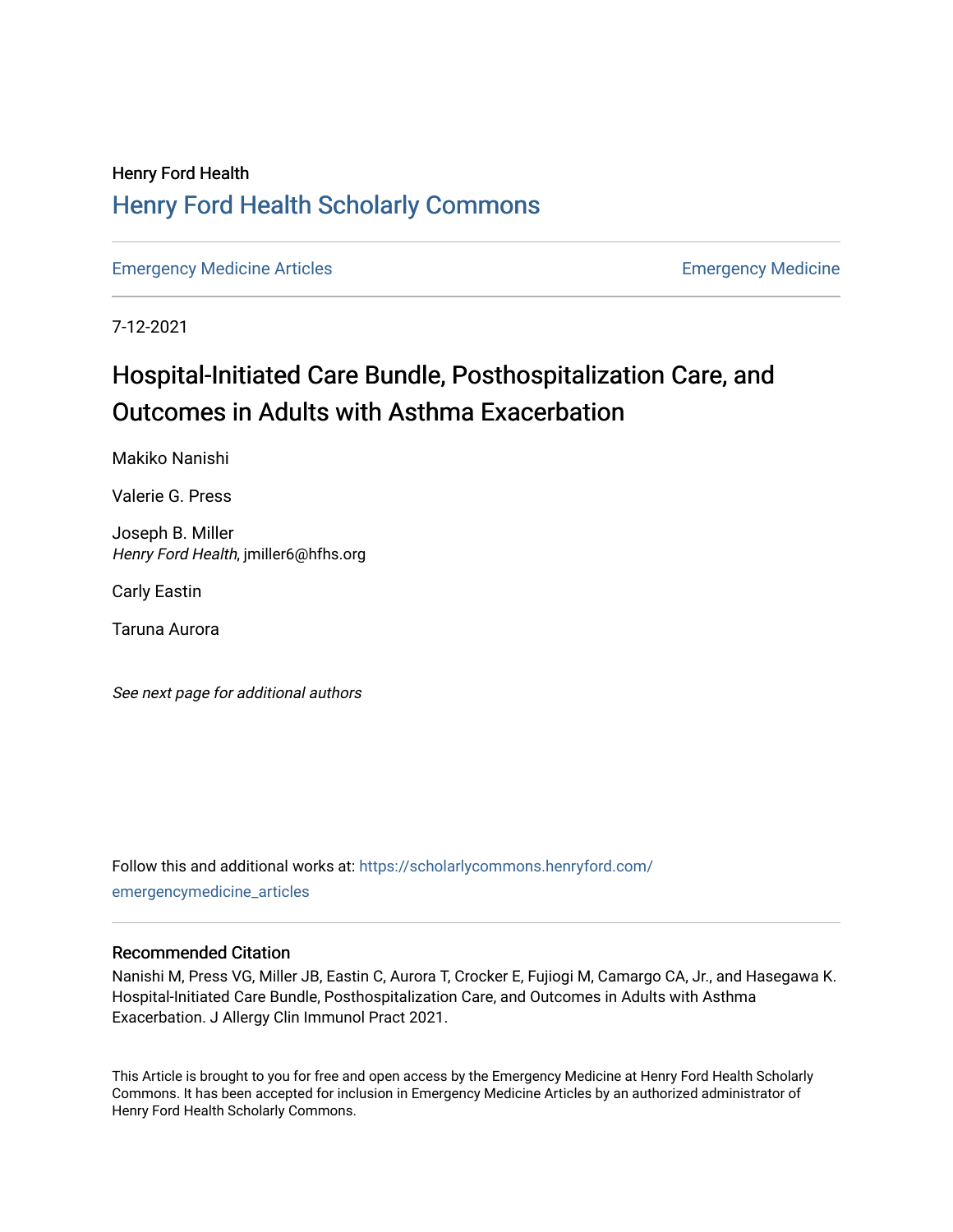### Authors

Makiko Nanishi, Valerie G. Press, Joseph B. Miller, Carly Eastin, Taruna Aurora, Erin Crocker, Michimasa Fujiogi, Carlos A. Camargo, and Kohei Hasegawa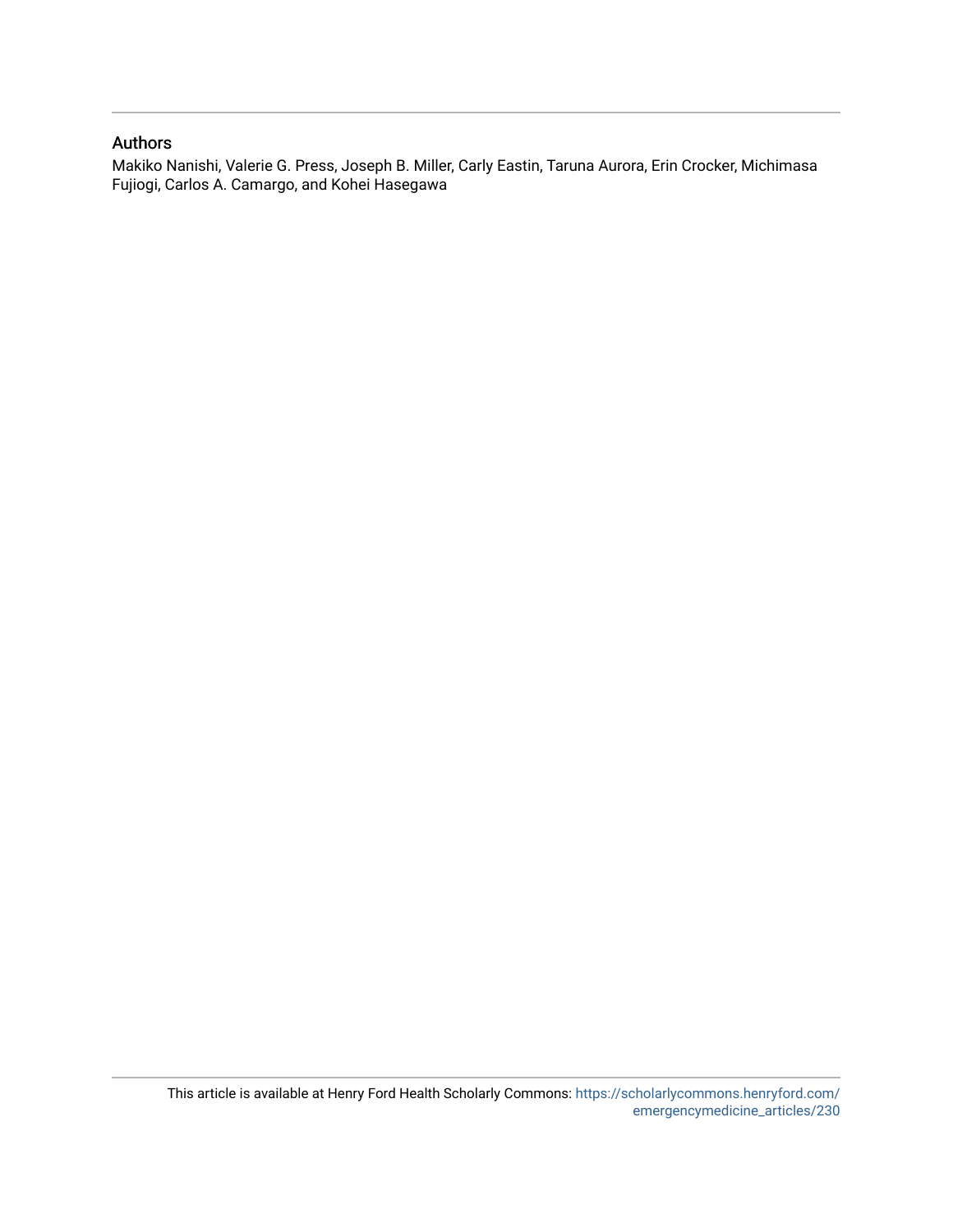### Original Article

# Hospital-Initiated Care Bundle, Posthospitalization Care, and Outcomes in Adults with Asthma **Exacerbation**

<span id="page-2-0"></span>M[a](#page-2-0)kiko Nanishi, MD<sup>a</sup>, Valerie G. Press, MD, MPH<sup>[b](#page-2-0)</sup>, Joseph B. Miller, MD, MS<sup>[c](#page-2-0)</sup>, Carly Eastin, MD<sup>[d](#page-2-0)</sup>, Taruna Aurora, MD<sup>[e](#page-2-0)</sup>, Erin Crocker, PA-C, MPH<sup>[a](#page-2-0)</sup>, Michimasa Fujiogi, MD<sup>a</sup>, Carlos A. Camargo, Jr., MD, PhD, FAAAAI<sup>a</sup>, and Kohei H[a](#page-2-0)segawa, MD, MPH<sup>a</sup> Boston, Mass; Chicago, Ill; Detroit, Mich; Little Rock, Ark; and Richmond, Va

What is already known about this topic? Hospitalization for asthma exacerbation is an opportune setting for initiating preventive care for high-risk patients. However, little is known about the effect of implementing an evidence-based preventive care bundle during hospitalization on subsequent risk of asthma exacerbation.

What does this article add to our knowledge? In this study of adults hospitalized for asthma exacerbation, implementation of a hospital-initiated care bundle not only improved the quality of post-hospitalization asthma care but also reduced the rate of severe asthma exacerbation up to 30%.

How does this study impact current management guidelines? The present study underscores the importance of implementing evidence-based preventive asthma care in patients hospitalized with asthma exacerbation.

BACKGROUND: Hospitalization for asthma exacerbation is an opportune setting for initiating preventive efforts. However, hospital-initiated preventive asthma care remains underdeveloped and its effectiveness is uncertain.

OBJECTIVE: To examine the effectiveness of a hospital-initiated asthma care bundle on posthospitalization asthma care and clinical outcomes.

METHODS: Prospective multicenter study of adults (18-54 years) hospitalized for asthma exacerbation in 2017 to 2019. During the hospitalization, we implemented an asthma-care bundle (inpatient laboratory testing, asthma education, and discharge care), and prospectively measured chronic asthma care

```
c
Department of Emergency Medicine, Henry Ford Hospital, Detroit, Mich
```
(eg, immunoglobulin E testing, specialist care) and asthma exacerbation (ie, systemic corticosteroid use, emergency department [ED] visit, hospitalizations) outcomes. By applying a self-controlled case series method, we examined within-person changes in these outcomes before (2-year period) and after (1-year period) the bundle implementation.

RESULTS: Of 103 adults hospitalized for asthma exacerbation, the median age was 40 years and 72% were female. Compared with the preimplementation period, the postimplementation period had improved posthospitalized asthma care, including serum specific immunoglobulin E testing (rate ratio [RR] 2.18; 95% confidence interval [95% CI] 0.99-4.84;  $P = .051$ ) and evaluation by asthma specialist (RR 2.66; 95% CI 1.77-4.04;  $P < .001$ ). Likewise, after care bundle implementation, patients had significantly lower annual rates of systemic corticosteroid use (4.2 vs 2.9 per person-year; RR 0.70; 95% CI 0.61-0.80;  $P < .001$ ), ED visits (3.2 vs 2.7 per person-year; RR 0.83; 95% CI 0.72-0.95;  $P = .008$ ), and hospitalizations (2.1 vs 1.8 per person-year; RR 0.82; 95% CI 0.69-0.97;  $P = .02$ ). Stratified analyses by sex, race/ethnicity, and health insurance yielded consistent results.

CONCLUSIONS: After hospital-initiated care bundle implementation, patients had improved posthospitalization care and reduced rates of asthma exacerbation.  $\circ$  2021 American Academy of Allergy, Asthma & Immunology (J Allergy Clin Immunol Pract  $2021; \blacksquare \cdot \blacksquare \cdot \blacksquare)$ 

Key words: Asthma exacerbation; Hospitalization; Quality of care; Asthma management; Outcomes

#### INTRODUCTION

Asthma is a significant health problem in the United States. In  $2018$  $2018$  $2018$ ,  $25$  million individuals had asthma,<sup>1</sup> with an estimated

a Department of Emergency Medicine, Massachusetts General Hospital, Harvard Medical School, Boston, Mass

<sup>&</sup>lt;sup>b</sup>Department of Medicine, University of Chicago Medical Center, Chicago, Ill

<sup>&</sup>lt;sup>d</sup>Department of Emergency Medicine, University of Arkansas for Medical Science, Little Rock, Ark

e Department of Emergency Medicine, Virginia Commonwealth University Medical Center, Richmond, Va

This study was funded by a grant from Novartis Pharmaceuticals Corporation to Massachusetts General Hospital (K. Hasegawa). The sponsor had no role in the conduct of the study, collection, management, analysis, or interpretation of the data or preparation or approval of the manuscript.

Conflicts of interest: C. A. Camargo, Jr, has participated in scientific advisory boards for AstraZeneca and GSK. K. Hasegawa has received a research grant from Novartis. The rest of the authors declare that they have no relevant conflicts of interest.

Received for publication April 13, 2021; revised June 20, 2021; accepted for publication June 24, 2021.

Available online  $\blacksquare$ 

Corresponding author: Makiko Nanishi, MD, Department of Emergency Medicine, Massachusetts General Hospital, Harvard Medical School, 125 Nashua St., Suite 920, Boston, MA 02114-1101. E-mail: [mnanishi@mgh.harvard.edu.](mailto:mnanishi@mgh.harvard.edu) 2213-2198

2021 American Academy of Allergy, Asthma & Immunology <https://doi.org/10.1016/j.jaip.2021.06.044>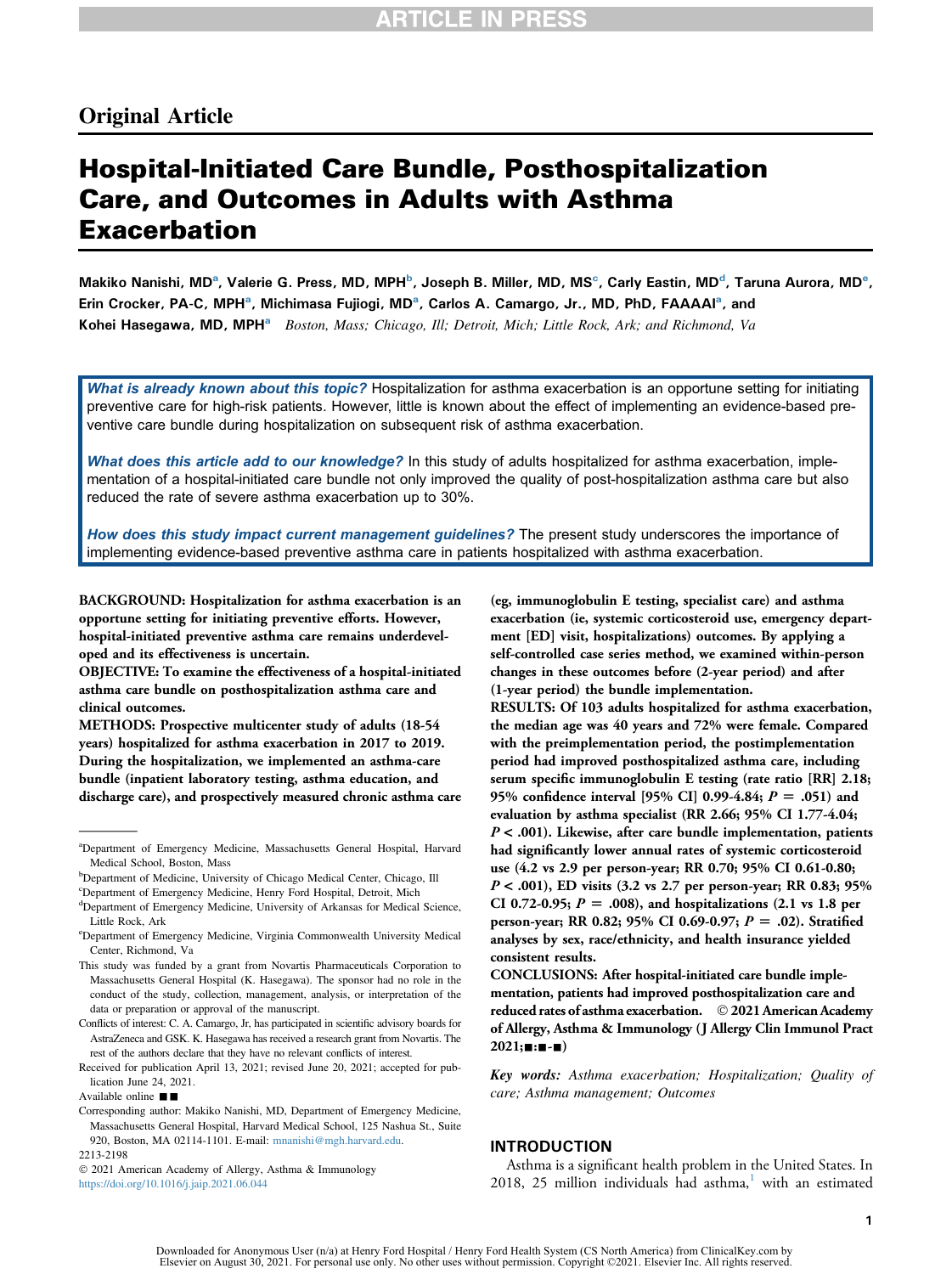### RTICLE

Abbreviations used COPD- Chronic obstructive pulmonary disease ED- Emergency department ICS- Inhaled corticosteroids IgE- Immunoglobulin E IL- Interleukin MARC-41- The 41st Multicenter Airway Research Collaboration RCT- Randomized controlled trial

direct health cost of  $$50$  billion.<sup>2</sup> Asthma exacerbations contribute to a substantial portion of this problem—approximately 1.7 million emergency department (ED) visits and 180,000 hospitalizations in 2016 alone. $3$  In this context, the U.S. government has identified improving asthma care as an objective in *Healthy People 2030*, with a goal to reduce asthma exacerbations, ED visits, and hospitalizations.<sup>[4](#page-7-3)</sup>

Despite its clinical and public health importance, recent studies have demonstrated a suboptimal quality of  $ED<sub>5-9</sub>$  $ED<sub>5-9</sub>$  $ED<sub>5-9</sub>$  inpa-tient,<sup>[10-12](#page-8-1)</sup> and transitional<sup>[12,](#page-8-2)[13](#page-8-3)</sup> care in patients with asthma exacerbation. For example, a retrospective study of hospitalized patients with asthma reported that guideline-recommended transition of care to specialists was suboptimal (only 27% of hospitalized adults received a referral to an asthma specialist at hospital discharge).<sup>[10](#page-8-1)</sup> Within the sparse literature, clinical trials of adults with asthma exacerbation have examined the effect of single or limited elements of asthma care—such as asthma ed-<br>ucation,  $1^{4-16}$  individual action plan,  $1^{7-19}$  or facilitated individual action plan, $17-19$  or facilitated referral<sup>[20](#page-8-6)</sup>—on subsequent asthma outcomes. Although hospitalization for asthma exacerbation is an opportune setting for initiating high-quality asthma care for these costly and high-risk patients, little is known about the effect of implementing an evidence-based preventive care bundle $^{21}$  $^{21}$  $^{21}$  during hospitalization on subsequent risk of asthma exacerbation.

To address the knowledge gap, we conducted a prospective multicenter study of adults hospitalized for asthma exacerbation to examine the effectiveness of a hospital-initiated asthma care bundle on posthospitalization asthma care and clinical outcomes.

#### METHODS

#### Study design, setting, and participant

This is a multicenter, prospective, before-after study—the 41st Multicenter Airway Research Collaboration (MARC-41)—that investigates the effectiveness of the hospital-initiated preventive care bundle in adults hospitalized for asthma exacerbation. By applying a self-controlled case series design, we compared each participant's rate of outcomes over a 3-year period (ie, 2 years before vs 1 year after the implementation of the care bundle). This design enables each participant to function as his or her own control.<sup>[22](#page-8-8)</sup> Accordingly, it has a major advantage that effects of any time-invariant covariates (eg, the genetics, sex, race/ethnicity, site) are implicitly controlled, thereby mitigating unmeasured confounding.<sup>22-25</sup>

In 2017 to 2019, we enrolled adults (aged 18-54 years) with a physician diagnosis of asthma, current use of inhaled corticosteroids (ICS), and a history of frequent severe exacerbations (defined by  $\geq$ 2 bursts of systemic corticosteroids [ $\geq$ 3 days each] in a 1year period<sup>26</sup>) who were hospitalized for asthma exacerbation at 1 of the 5 geographically diverse U.S. hospitals—Henry Ford Hospital (Detroit, MI), Massachusetts General Hospital (Boston, MA), University of Arkansas for Medical Science (Little Rock, AR),

University of Chicago Medical Center (Chicago, IL), and Virginia Commonwealth University Medical Center (Richmond, VA). We limited the study to patients aged 18 to 54 years in order to minimize misspecification with chronic obstructive pulmonary disease, according to previous studies. $6,10$  $6,10$  We excluded patients with nonadherence to ICS (ie, use of ICS once a week or less—based on the screening interview and medical record review at enrollment) and those without a permanent address or phone number. The institutional review board at each of the participating hospitals approved the study (as a quality improvement study). Informed consent was obtained from all study participants.

#### Exposure—hospital-initiated asthma care bundle

Immediately after hospital admission, the participating site implemented the inpatient asthma care bundle consisting of 3 major areas with a total of 10 core elements ([Table E1;](#page-9-0) available in this article's Online Repository at [www.jaci-inpractice.org](http://www.jaci-inpractice.org)): (1) laboratory testing (serum total immunoglobulin E [IgE] as well as complete blood count with differential [including eosinophil quantification]); (2) education (development of written action plan, education of inhaler use technique, issuing peak flowmeter, and smoking cessation assistance [for smokers]); (3) hospital discharge (or transitional) care (prescription of systemic corticosteroids, modification of ICS, and instruction/scheduling of follow-up by asthma specialist). In addition to these core (mandatory) elements, the sites also implemented optional elements (eg, pharmacy, asthma care manager consult) based on the availability of resources at each site. These optional elements did not contribute to the overall bundle examined. The item selection of the care bundle was based on the national and international asthma guidelines,  $27,28$  $27,28$  $27,28$  systematic literature review of high-quality evidence (including the Cochrane Database of Systematic Reviews and meta-analysis of clinical trials), and input from the multidisciplinary project team (eg, allergists, emergency physicians, internists, pulmonologists). The overall goal of the bundle was to reduce the risk of severe asthma exacerbations after the index hospitalization.

#### Outcome measures

The primary clinical outcome was severe asthma exacerbation the use of systemic corticosteroids for 3 or more days, ED visit, or hospitalization for asthma exacerbation—during the pre- and post-implementation periods, according to previous studies.<sup>[26](#page-8-9),[29,](#page-8-13)[30](#page-8-14)</sup> The secondary (process measure) outcomes were asthma care, including laboratory testing (total and specific IgE measurement, environmental allergen skin testing), adjustment to long-term controller medications (eg, initiation of biologic agents), and evaluation by an asthma specialist (eg, allergist, pulmonologist). We measured these outcomes—in both the preimplementation period (retrospectively) and the postimplementation period (prospectively)—through structured interviews and medical record review by nonblinded investigators using a standardized protocol, which has been used in previous studies.<sup>[6](#page-8-10),[10](#page-8-1)[,31](#page-8-15)</sup> Structured interviews and medical record review were conducted at enrollment and during hospitalization as well as at 1 month, 6 months, and 12 months after enrollment to abstract the data on asthma care (including the electronic documentation of medication use), clinical outcomes, medical history, and laboratory testing during the pre- and postimplementation periods. All data were reviewed at the EMNet Coordinating Center at Massachusetts General Hospital, and site investigators were queried about missing data and discrepancies identified by data checks.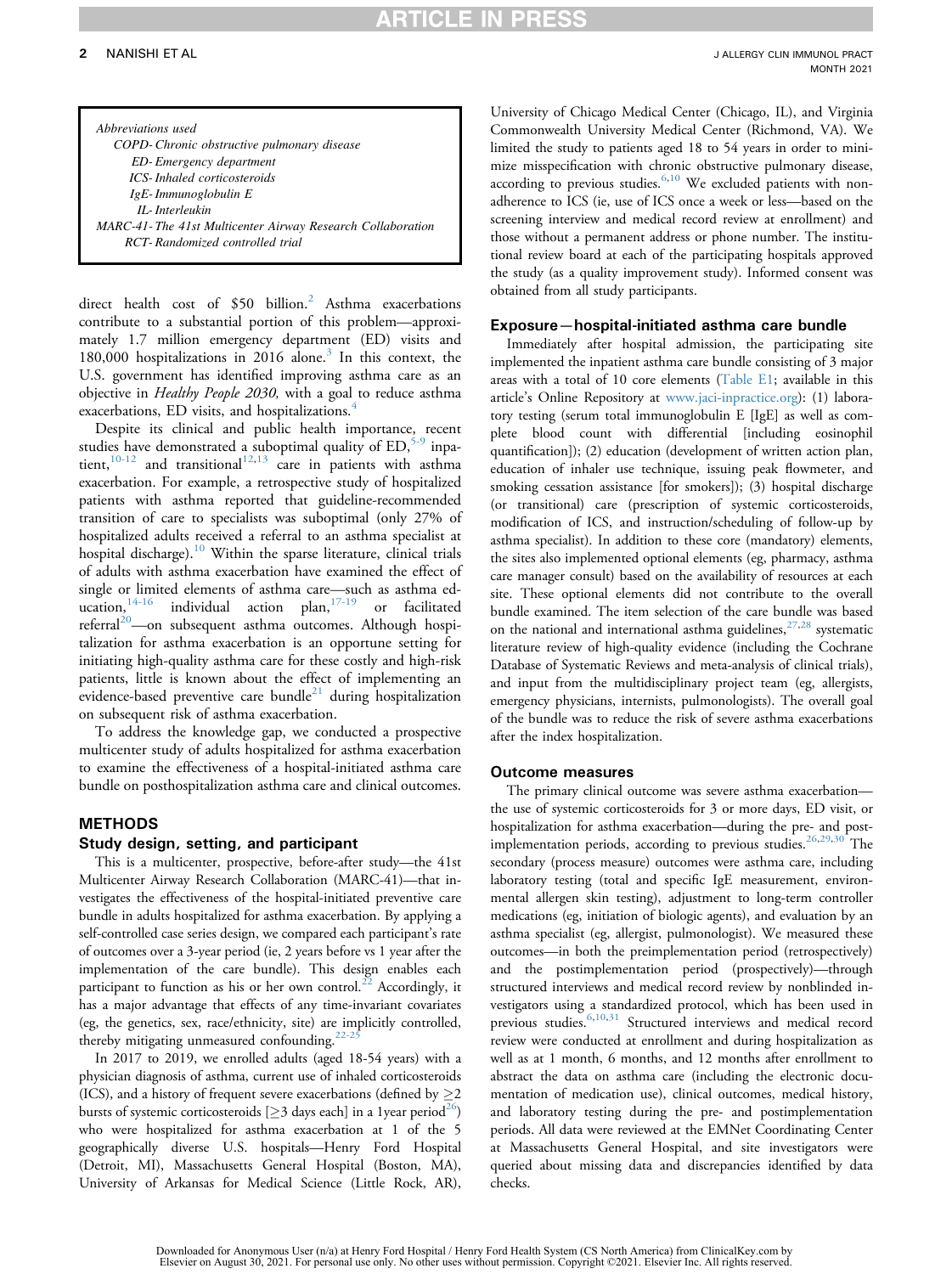### CL E

<span id="page-4-4"></span>

|               | TABLE I. Characteristics of adults hospitalized for asthma |  |  |  |
|---------------|------------------------------------------------------------|--|--|--|
| exacerbation* |                                                            |  |  |  |

| <b>Characteristics</b>                                                   | $n = 103$              |
|--------------------------------------------------------------------------|------------------------|
| Patient characteristics                                                  |                        |
| Demographics                                                             |                        |
| Age, y, median (IQR)                                                     | 40 (32-49)             |
| Female sex, n (%)                                                        | 74 (72)                |
| Race/ethnicity, n (%)                                                    |                        |
| Non-Hispanic White                                                       | 19(18)                 |
| Non-Hispanic Black                                                       | 69 (67)                |
| Hispanic ethnicity                                                       | 12 (12)                |
| Others                                                                   | 3(3)                   |
| Health insurance, $n$ (%)                                                |                        |
| Private                                                                  | 38 (37)                |
| Public                                                                   | 62 (60)                |
| No insurance                                                             | 3(3)                   |
| Household income, \$, median (IQR)†                                      | 37,942 (27,540-54,164) |
| Having primary care physician, $n$ (%)                                   | 95 (92)                |
| Current smoking, n $(\%)$ <sup><math>\ddagger</math></sup>               | 22 (21)                |
| BMI, kg/m <sup>2</sup> , median (IQR) $\S$                               | 35 (28-43)             |
| Medical history                                                          |                        |
| History of eczema, $n$ (%)                                               | 32(31)                 |
| History of allergic rhinitis, $n$ (%)                                    | 66 (64)                |
| Coexistent illnesses, n (%)                                              |                        |
| <b>COPD</b>                                                              | 13 (13)                |
| Gastroesophageal reflux                                                  | 12(12)                 |
| Psychiatric disorder                                                     | 10(10)                 |
| Congestive heart failure                                                 | 7(7)                   |
| Pneumonia                                                                | 6 (6)                  |
| Asthma-related history                                                   |                        |
| ED visit for asthma in the<br>preimplementation period, $n$ (%)          | 96 (93)                |
| Hospitalized for asthma in the<br>preimplementation period, $n$ (%)      | 79 (77)                |
| Frequency of hospitalizations, median<br>(IQR)                           | $2(1-5)$               |
| History of intubation for asthma, $n$ (%)                                | 30 (29)                |
| Current use of oral corticosteroids, $n$ (%)                             | 45 (44)                |
| Current use of ICS, $n$ (%)                                              | 103 (100)              |
| Current use of long-acting beta-agonist, $n$ (%)                         | 70 (68)                |
| Current use of leukotriene receptor<br>antagonists or modifiers, $n$ (%) | 54 (52)                |
| Asthma Control Test in the past 4 wk,<br>median (IQR)                    | $9(7-12)$              |
| Having PEF meter                                                         | 76 (74)                |
| Having PEF measured in the past 4 wk                                     | 42 (55)                |
| Having asthma action plan                                                | 47 (46)                |
| Laboratory values during hospitalization                                 |                        |
| WBC, cells/µL, mean (SD)                                                 | 10,480 (4,130)         |
| Eosinophils, cells/µL, mean (SD)                                         | 297 (430)              |
| Serum total IgE level, IU/µL, mean (SD)#                                 | 412 (880)              |
| Presentation and inpatient course                                        |                        |
| Initial hospitalization location, n (%)                                  |                        |
| ED observation unit                                                      | 55 (53)                |
| Hospital ward or stepdown unit                                           | 36(35)                 |
| ICU                                                                      | 12(11)                 |
| Mechanical ventilation**                                                 | 12 (12)                |
|                                                                          | continued              |

(continued)

#### TABLE I. (Continued)

| Characteristics             | $n = 103$ |
|-----------------------------|-----------|
| Disposition, $n$ (%)        |           |
| Discharged to home          | 101 (98)  |
| Left against medical advice | 2(2)      |

BMI, Body mass index; ICU, intensive care unit; IOR, interquartile range; PEF, peak expiratory flow; WBC, white blood cell count.

<span id="page-4-0"></span>\*Percentages are not equal to 100 because of rounding.

<span id="page-4-1"></span>†Estimated from patient's residence ZIP code.

 $\ddagger$ Among 97 patients who gave the information of smoking status.

§Among 90 patients who gave the information of body height and weight. kIncluding COPD, pneumothorax, pneumonia, nasal polyps, rhinitis, sinusitis, vocal code dysfunction, significant arrhythmia, congestive heart failure, psychiatric disorder (eg, schizophrenia), and gastroesophageal reflux.

{Among 76 patients who had a PEF meter before the index hospitalization.

<span id="page-4-2"></span>#Among 77 patients who underwent serum total IgE measurement during the index hospitalization.

<span id="page-4-3"></span>\*\*Including noninvasive and invasive positive-pressure ventilation.

#### Statistical analysis

In the current study, we applied a self-controlled case series method to multicenter data. This design relies on within-individual comparisons in a study sample with both the exposure and the outcomes of interest.<sup>[22](#page-8-8)</sup> Specifically, to examine the effectiveness of the care bundle on the posthospitalization asthma care and clinical outcomes, we examined the within-individual changes for each outcome between the pre- and the postimplementation periods. We fit conditional Poisson regression models to estimate rate ratios (RRs) with 95% confidence intervals (95% CIs)—with the preimplementation period (2-year period) as the reference period—for the postimplementation 1-year period. To account for the difference in period intervals, the model incorporated an offset term (ie, natural logarithm of the interval). Because each patient is matched to her or his own reference period, the RRs from the conditional Poisson regression model are equivalent to having fixed effects in the model.

We conducted a series of sensitivity analyses. First, in the stratified analyses that examine the potential heterogeneity in the effect of care bundle,  $32-35$  we repeated the analysis with stratification by sex, race/ethnicity, insurance, baseline smoking status, obesity (body mass index  $\geq 30 \text{ kg/m}^2$ ), history of intubation, recent oral corticosteroid use, and initial disposition (ie, ED observation unit, hospital ward or stepdown, and intensive care unit). Second, to minimize the potential misclassification with chronic obstructive pulmonary disease (COPD), we have conducted a subgroup analysis excluding patients with a history of COPD. Third, to address the potential effect of increased availability of biologic agents in recent years, we repeated the analysis by excluding patients who initiated anti-interleukin-4 (IL-4)/IL-5 therapy after hospital discharge. Fourth, we repeated the analysis by dividing the postimplementation period into 2 6-month intervals (1-6 months and 7-12 months after the index hospitalization). Lastly, to address the point that exacerbations events are recurrent and nonindependent, we modeled the outcome events as binary variables. The original target sample size was 90 patients hospitalized for asthma exacerbation. We estimated that the study would have had a power of greater than 80% to detect a 30% decrease in the incidence of severe asthma exacerbation, from 2.40 per year in the preimplementation period to 1.68 per year in the postimplementation period at a 2-sided significance level of .05. We analyzed the data using R version 4.0.1 (R Foundation for Statistical Computing, Vienna, Austria). All P values were 2-tailed, with  $P$  less than .05 considered statistically significant.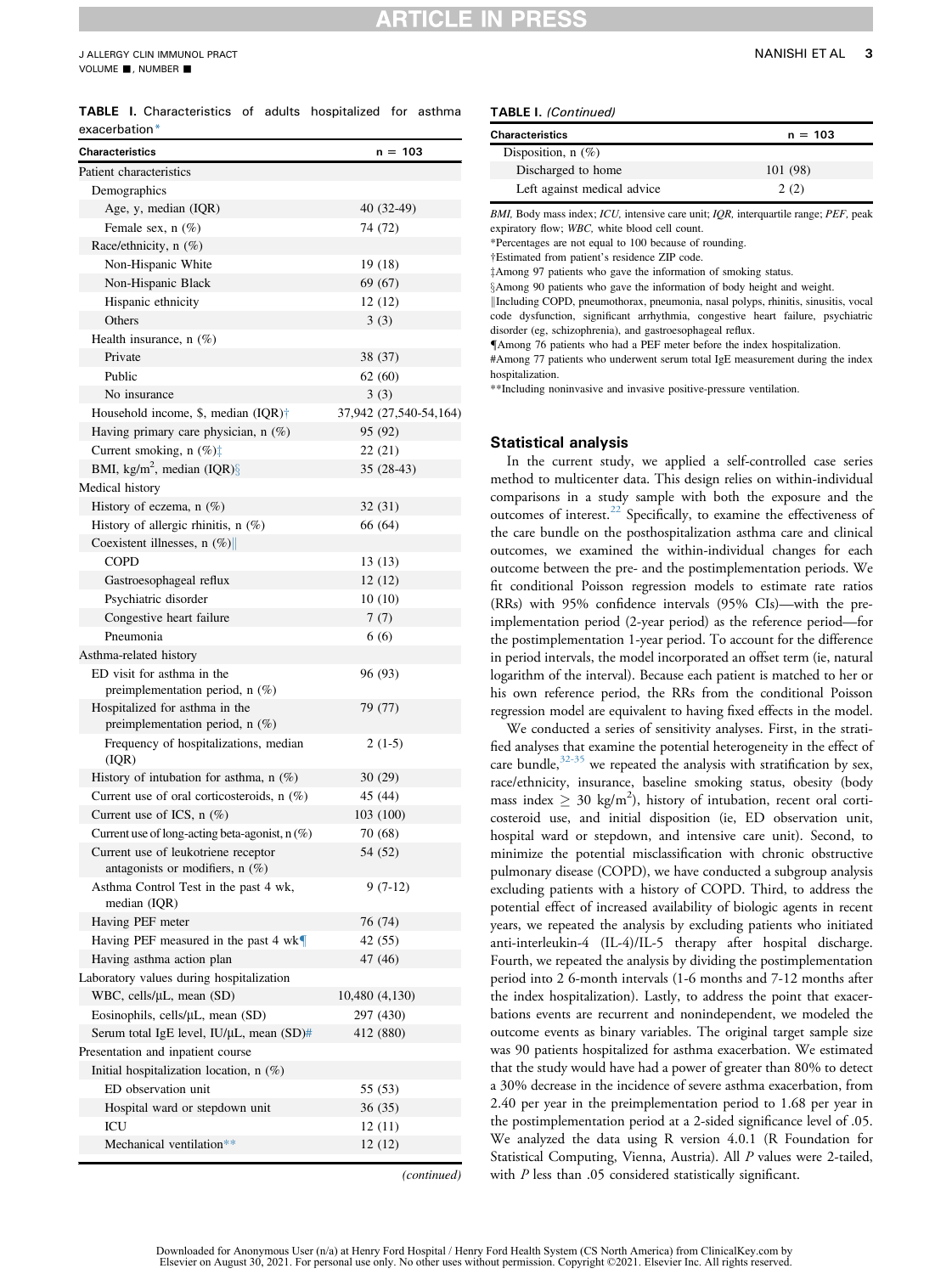<span id="page-5-0"></span>

|                                    |                        | Rate (%)                |                     |         |                   |                                 |           |
|------------------------------------|------------------------|-------------------------|---------------------|---------|-------------------|---------------------------------|-----------|
| Outcome                            | Pre<br>implementation. | Post<br>implementation+ | RR (95% CI):        | P value |                   |                                 |           |
| Serum specific IgE<br>measurement  | 6                      | 13s                     | 2.18 (0.99-4.84)    | .051    |                   |                                 |           |
| Allergen skin testing              | $<$ 1                  | 4                       | 4.02 (0.78-29.0)    | .11     |                   |                                 |           |
| Use of omalizumab                  | 1                      | $<$ 1                   | $0.67(0.03 - 5.23)$ | .77     |                   |                                 |           |
| Use of anti-IL-4/IL-5<br>therapyll | < 1                    | 5                       | 10.1 (1.62-192.4)   | .04     |                   |                                 |           |
| Asthma specialist visit            | 19                     | 52                      | 2.66 (1.77-4.04)    | < .001  |                   |                                 |           |
|                                    |                        |                         |                     |         | $0.50$ $0.75$ 1.0 | 3.04.05.0<br>2.0<br>RR (95% CI) | 10.0 15.0 |

FIGURE 1. Within-individual comparisons of chronic asthma care between the pre- and the postimplementation periods. Arrows indicate that the 95% CI of the RR exceeds the lower or higher limit of the x-axis. \*Averaged over the 2-y period (a total of 206 person-years) before the implementation of the hospital-initiated care bundle. †In the 1-y period (a total of 102.5 person-years) after the implementation of the hospital-initiated care bundle (including the index hospitalization). ‡RRs are for post- vs pre- (reference) implementation periods within individuals, as estimated by conditional Poisson regression models accounting for the difference in period intervals. §Serum specific IgE measurement after the index hospitalization. ǁIncluding dupilumab, benralizumab, mepolizumab, and reslizumab.

#### RESULTS

#### Patient characteristics

The MARC-41 study enrolled 103 adults hospitalized for asthma exacerbation at 1 of the 5 participating hospitals during 2017 to 2019. Data of the 12-month postimplementation period were available in 102 patients (99%), with the other patient contributing to 6-month postimplementation period data owing to loss to follow-up (ie, a total of 1,230 person-month followup). In this cohort, the median age was 40 years (interquartile range, 32-49 years); 72% were women, 67% non-Hispanic Black, and 12% Hispanic [\(Table I](#page-4-4)). In addition, 60% had public health insurance and 3% had no insurance. As expected, the study patients had a large asthma burden in the preimplementation period, reflected by 93% having at least 1 ED visit and 77% having hospitalization for asthma exacerbation; the index hospitalization was consistent with their chronic asthma trajectory. Despite their substantial morbidity, patients reported suboptimal quality of asthma care components in the preimplementation period, such as only 46% of patients having an asthma action plan prior to their index hospitalization. At the index hospitalization, 53% were admitted to the observation unit, 35% to the ward or stepdown unit, and 11% to the intensive care unit.

#### Comparisons of asthma care between the pre- and the postimplementation of care bundle

After implementation of a hospital-initiated asthma care bundle during the index hospitalization, the patients had improved quality of chronic asthma care [\(Figure 1](#page-5-0)). For example, after the implementation of the care bundle, there was a nonsignificant increase in the rate of specific IgE measurement (RR 2.18; 95% CI 0.99- 4.84;  $P = .051$ ) and a significant increase in the rate both for anti-IL-4/IL-5 therapies (RR 10.1; 95% CI 1.62-192.4;  $P = .04$ ) and for asthma specialist visit (RR 2.66; 95% CI 1.77-4.04;  $P < .001$ ) with adjusting for the difference in the period interval. In the sensitivity analyses, despite their limited statistical power, the association of care bundle implementation with an increased rate

of asthma specialist visits was similar across sex ([Table E2](#page-10-0); available in this article's Online Repository at [www.jaci-inpractice.org](http://www.jaci-inpractice.org)), race/ethnicity [\(Table E3](#page-10-1); available in this article's Online Repository at [www.jaci-inpractice.org\)](http://www.jaci-inpractice.org), and health insurance [\(Table E4](#page-11-0); available in this article's Online Repository at [www.](http://www.jaci-inpractice.org) [jaci-inpractice.org](http://www.jaci-inpractice.org)) strata.

#### Comparisons of clinical outcomes between the pre- and the postimplementation of care bundle

After the implementation of the in-hospital care bundle, the study patients had a significantly lower rate of severe asthma exacerbation [\(Figure 2](#page-6-0)). Specifically, the annualized rate of systemic corticosteroid use decreased from 4.2 per person-year in the preimplementation period to 2.9 per person-year in the postimplementation period, with a corresponding RR 0.70 (95% CI 0.61-0.80;  $P < .001$ ). Likewise, there was a significant reduction in the rate for both ED visits (3.2 vs 2.7 per personyear; RR 0.83; 95% CI 0.72-0.95;  $P = .008$ ) and hospitalizations (2.1 vs 1.8 per person-year; RR 0.82; 95% CI 0.69-0.97;  $P = .02$ ) after implementation of the asthma care bundle.

In the sensitivity analyses, despite the relatively limited sample size, the relationship between care bundle implementation and decreased rate of severe asthma exacerbation was generally consistent across the sex [\(Table E5;](#page-11-1) available in this article's Online Repository at [www.jaci-inpractice.org](http://www.jaci-inpractice.org)), race/ethnicity [\(Table E6;](#page-12-0) available in this article's Online Repository at [www.](http://www.jaci-inpractice.org) [jaci-inpractice.org](http://www.jaci-inpractice.org)), and health insurance [\(Table E7;](#page-12-1) available in this article's Online Repository at [www.jaci-inpractice.org\)](http://www.jaci-inpractice.org) strata. For example, the rate of ED visits and hospitalizations significantly decreased in both non-Hispanic White and Hispanic individuals, whereas the estimated effect was not significant in non-Hispanic Black individuals  $(P_{\rm interaction}~<~.01~$  and  $P_{\text{interaction}} = .02$ , respectively; [Table E6](#page-12-0)). With stratification by insurance, the estimated downward effects were also consistent with the main analysis in both public and private insurance strata. Likewise, similar relationships were observed in the stratified analysis by smoking status [\(Table E8](#page-13-0); available in this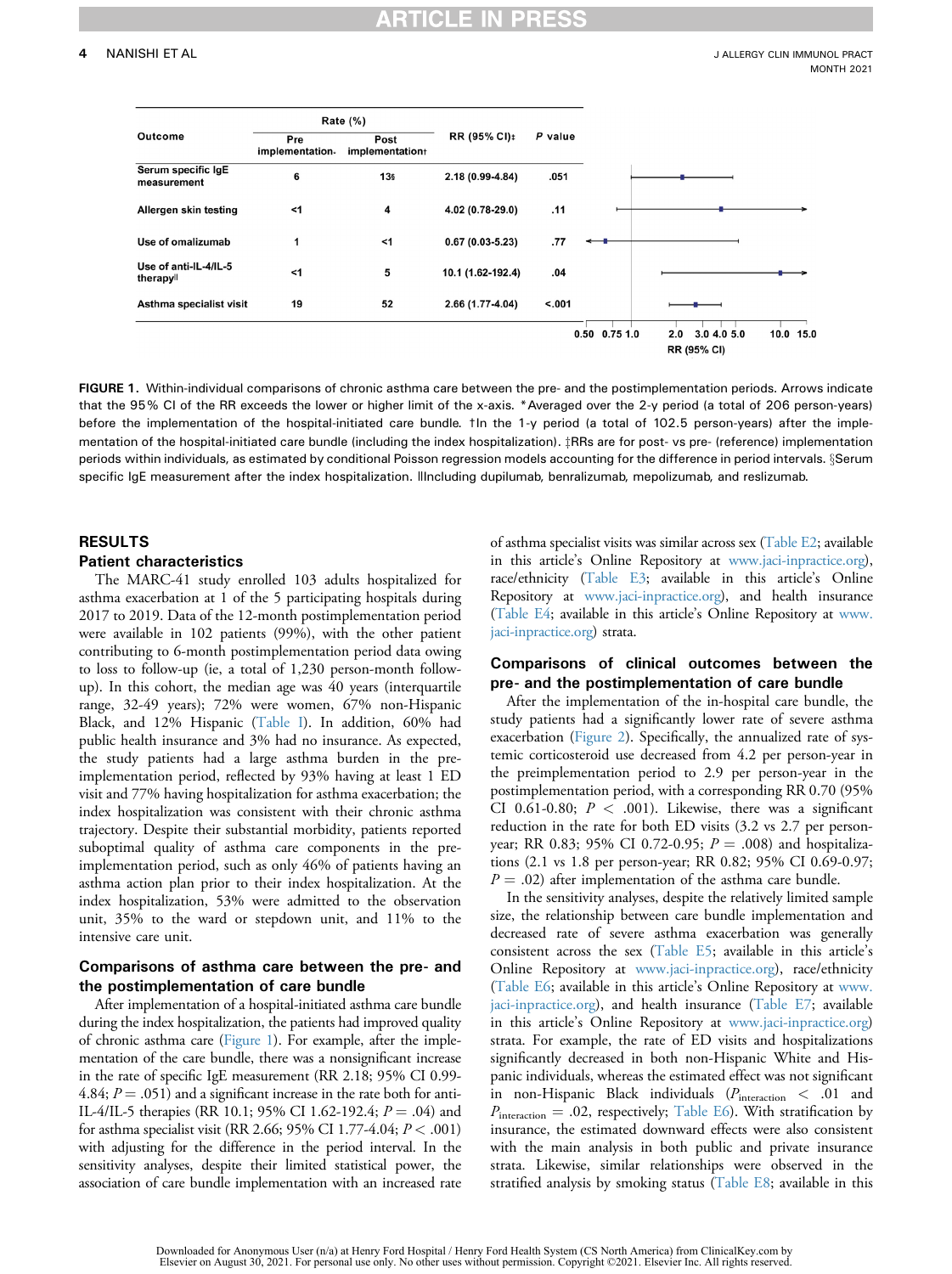### RTICLE IN

<span id="page-6-0"></span>

|                             | Mean annualized incidence<br>(per person-year) |                                         |                         |        |     |     |                           |     |     |
|-----------------------------|------------------------------------------------|-----------------------------------------|-------------------------|--------|-----|-----|---------------------------|-----|-----|
| Outcome                     | Pre                                            | Post<br>implementation. implementationt | RR $(95\%$ CI): P value |        |     |     |                           |     |     |
| Systemic corticosteroid use | 4.2                                            | 2.9                                     | $0.70(0.61-0.80)$       | < .001 |     |     |                           |     |     |
| <b>ED</b> visits            | 3.2                                            | 2.7                                     | $0.83(0.72 - 0.95)$     | .008   |     |     |                           |     |     |
| Hospitalization             | 2.1                                            | 1.8                                     | $0.82(0.69 - 0.97)$     | .02    |     |     |                           |     |     |
|                             |                                                |                                         |                         |        | 0.5 | 0.6 | 0.8<br><b>RR (95% CI)</b> | 1.0 | 1.2 |

FIGURE 2. Within-individual comparisons of annualized incidence of severe asthma exacerbations between the pre- and the postimplementation periods. \*Averaged over the 2-y period (a total of 206 person-years) before the implementation of hospital-initiated care bundle. †In the 1-y period (a total of 102.5 person-years) after the implementation of the hospital-initiated care bundle. ‡RRs are for post- vs pre- (reference) implementation periods within individuals, as estimated by conditional Poisson regression models accounting for the difference in period intervals.

article's Online Repository at [www.jaci-inpractice.org\)](http://www.jaci-inpractice.org), obesity [\(Table E9](#page-13-1); available in this article's Online Repository at [www.](http://www.jaci-inpractice.org) [jaci-inpractice.org\)](http://www.jaci-inpractice.org), intubation history ([Table E10](#page-14-0); available in this article's Online Repository at [www.jaci-inpractice.org](http://www.jaci-inpractice.org)), oral systemic corticosteroid use ([Table E11;](#page-14-1) available in this article's Online Repository at [www.jaci-inpractice.org](http://www.jaci-inpractice.org)), and disposition [\(Table E12;](#page-15-0) available in this article's Online Repository at [www.](http://www.jaci-inpractice.org) [jaci-inpractice.org\)](http://www.jaci-inpractice.org). In the subgroup analysis of patients without COPD, the findings did not materially change [\(Table E13](#page-15-1); available in this article's Online Repository at [www.jaci](http://www.jaci-inpractice.org)[inpractice.org\)](http://www.jaci-inpractice.org). In the sensitivity analysis excluding patients who initiated anti-IL-4/IL-5 therapy during the postimplementation period, the primary inference did not change materially—the annualized rate of systemic corticosteroid use decreased, with corresponding RR 0.71 (95% CI 0.62-0.81;  $P$  < .001; [Table E14](#page-15-2); available in this article's Online Repository at [www.jaci-inpractice.org\)](http://www.jaci-inpractice.org). In the analysis dividing the postimplementation into 2 6-month periods, the rate reduction remained significant during the 7 to 12 months after the index hospitalization. [\(Tables E15](#page-16-0) and [E16](#page-16-1); available in this article's Online Repository at [www.jaci-inpractice.org\)](http://www.jaci-inpractice.org). Lastly, in the analysis modeling the outcome events as binary variables, the findings were also consistent—reduced rate of ED visits with a corresponding RR of 0.21 (95% CI 0.07-0.70;  $P = .01$ ; [Table E17](#page-16-2); available in this article's Online Repository at [www.](http://www.jaci-inpractice.org) [jaci-inpractice.org\)](http://www.jaci-inpractice.org).

#### **DISCUSSION**

In this self-controlled case series analysis of a multicenter prospective study of 103 adults hospitalized for asthma exacerbation, the implementation of a hospital-initiated care bundle was associated with a significant improvement in posthospitalization asthma care. Specifically, our data demonstrated an increase in the rate of biologic agent use and asthma specialist visit. Furthermore, there was a significant improvement in the clinical outcomes—an approximately 20% to 30% decrease in the rate of subsequent severe asthma exacerbations, defined by the use of systemic corticosteroids, ED visits, or hospitalizations. The current study demonstrated the effectiveness of an evidencebased, hospital-initiated care bundle on both chronic asthma care and clinical outcomes in adults with severe asthma exacerbation.

In agreement with our findings, previous studies—mostly focusing on individual elements of asthma care—have reported reductions in asthma disease burden.<sup>[14](#page-8-4)[,36-38](#page-8-17)</sup> For example, in a single-center randomized controlled trial (RCT) of children and adults with asthma exacerbation in the ED, Zeiger et  $al<sup>37</sup>$  found that, compared with continued management from nonspecialists, facilitated asthma specialist care not only increased the use of ICS but also decreased the frequency of asthma exacerbations and ED revisits. Furthermore, in another single-center RCT of adults hospitalized for asthma exacerbation in 1996 to 1999, Castro et  $al^{38}$  $al^{38}$  $al^{38}$ reported that, compared with conventional care, multifaceted asthma care intervention (based on the 1997 Expert panel Report 2 [EPR-2] guidelines) reduced readmissions for asthma as well as health care (both direct and indirect) costs. In contrast, earlier reports have also shown no significant change in clinical outcomes.[17](#page-8-5)[,39-41](#page-8-20) For example, a Cochrane systematic review of 12 RCTs of educational intervention on adults with asthma exacerbation in the ED did not show a significant reduction in ED revisits[.39](#page-8-20) These apparent discrepancies may be attributable to the differences in study design, setting, target populations, interventions of interest, or any combination of these factors. Regardless, the validity of our inference is strengthened by the selfcontrolled case series design. Its major advantage is that each individual serves as his or her own control and, hence, mitigates any time-invariant confounding, which cannot be addressed in conventional observational studies.<sup>22</sup> In addition, the study design removes between-individual variations, thereby yielding more precise estimates despite the relatively small sample size. The current study meets the assumptions of self-controlled case series in which we modeled transient exposures (ie, implementation of care bundle) and acute outcome events (ie, asthma exacerbations).<sup>[22](#page-8-8)</sup> The current multicenter study builds on these prior reports and extends them by demonstrating the effectiveness of an evidence-based care bundle on both chronic asthma care and clinical outcomes in patients hospitalized with asthma exacerbation.

There are several potential explanations for the observed reductions in the frequency of severe asthma exacerbation after implementation of the hospital-initiated care bundle. First, the care bundle was, by definition, multifaceted (not as an isolated item) and was implemented in the inpatient setting—a time of heightened awareness and interest in health matters—reducing the outcome rates, at least partially, through an improvement in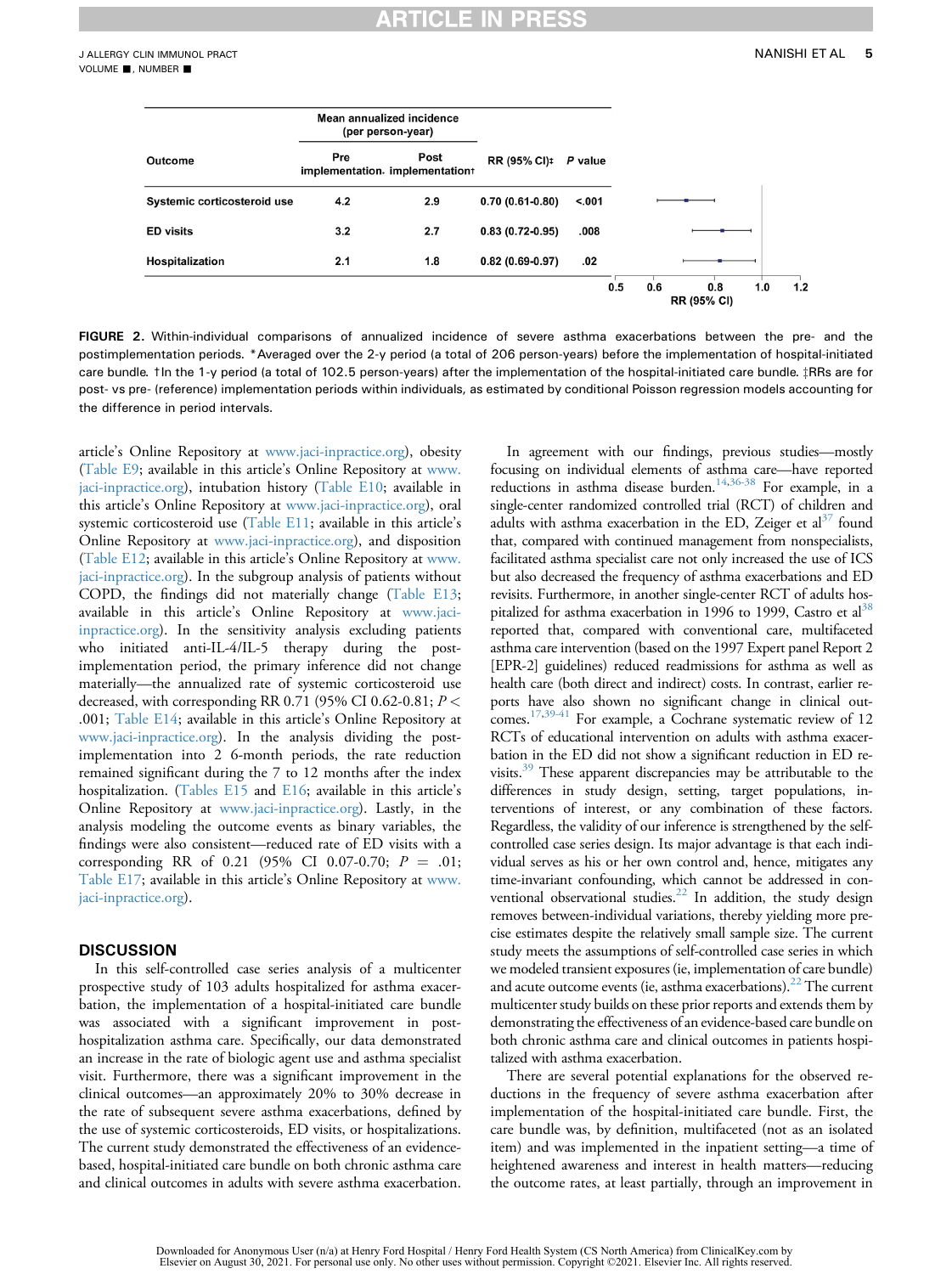### RTICLE IN

#### 6 NANISHI ET AL

both inpatient and posthospitalization care. Indeed, our data showed that the implementation of the bundle significantly improved posthospitalization asthma care (eg, the modest increase in biologic agent use and improved follow-up rate by an asthma specialist). Second, it is also possible that, after the implementation of asthma education, the patients changed their health behaviors (eg, better medication adherence), which the current study did not directly measure after the hospital discharge. Third, nonbundle elements of the study (eg, follow-up interviews) might have had an incremental benefit while its contribution is unlikely to have been substantial. However, despite the observed benefit of the care bundle, the morbidity burden of these patients remained large. This is partly because the implementation and effectiveness of the care bundle were imperfect in this real-world setting. Indeed, the implementation rate of some bundle elements was relatively low—67% for instruction for a follow-up visit with an asthma specialist and 31% for an appointment of a follow-up visit with an asthma specialist. Only 52% had a specialist visit during the postimplementation period whereas the rate significantly increased after the care bundle implementation. A prompt referral to a specialist at hospital discharge continued to be a challenge for administrative, financial, system-wide, and transportation reasons. $42$  In addition, the current study did not directly intervene on postdischarge asthma care during the follow-up period (eg, guidelineconcordant use of chronic asthma medications by the primary care physician). Furthermore, the observed heterogeneity of the effect between the race/ethnicity groups also suggests the potential need for context-specific implementations $43$ ; it also could have been due to the small subgroup sample sizes. Notwithstanding the complexity, the identification of an effective hospital-initiated preventive care bundle is an important finding. Our data, along with the previous studies, present cautious optimism that implementation of the evidence-based hospitalinitiated asthma care bundle can not only improve the quality of asthma care but also reduce asthma morbidity burden.

#### Limitations

The study has several potential limitations. First, the data measurement relied, in part, on medical record review for the assessment of bundle implementation, asthma care, and outcomes; consequences of under documentation are possible. However, a prior study demonstrated that our data ascertainment methods had a high interrater agreement, including k coefficient of 0.95 (almost perfect) for clinical outcomes.<sup>6</sup> Second, we retrospectively measured the outcomes during the preimplementation period whereas we prospectively measured the outcome during the postimplementation period. This might have up- or downwardly biased the risk in the preimplementation period. Nevertheless, the measurement for both periods was performed using a standardized protocol. Third, the implementation of the bundle was imperfect and varied across the participating sites. Identifications of the barriers to its implementation merit further investigations. Fourth, as with any observational study, the causal inference might have been confounded by time-varying factors (eg, an increase in comorbidities over time). An RCT—with perfect adherence to the assigned intervention, no selection bias due to a differential loss to follow-up, and no postrandomization confounding—would yield a consistent estimate for the causal effect of interest. Fifth, the secular trend in asthma management may have affected the observed improvement in the patient outcomes. However,

the observed 30% reduction in the primary outcome is unlikely to be fully explained by the secular change in asthma management alone. Sixth, in this current study, the sample size was not large. Regardless, we successfully identified significant effects of the bundle on the rate of severe asthma exacerbation. Lastly, our study sample comprised patients with frequent severe exacerbations in inner-city settings and excluded those with suboptimal medication adherence. Therefore, our inference might not be generalized to patients with mild-to-moderate asthma exacerbations or those with suboptimal adherence in nonurban or nonacademic hospitals. Nonetheless, our target population has a substantial asthma morbidity burden, $44$  and hence, is the one for which targeted interventions are most urgently needed.

#### CONCLUSIONS

In sum, by applying a self-controlled case series method to prospective multicenter data of adults hospitalized for asthma exacerbation, we found that the implementation of an evidencebased asthma care bundle during hospitalization—an important opportunity for preventive care—was associated with significantly improved quality of asthma care and reduced rate of severe asthma exacerbation over the 1-year postimplementation period. These findings support a cautious optimism that the quality of asthma care can be further improved and asthma morbidity mitigated. For researchers, our study should advance research into building more robust evidence on hospital-initiated asthma care and identifying barriers for its implementation. For clinicians and hospitals, our data underscore the importance of continued efforts on the development and implementation of high-quality asthma care, which will, in turn, improve the outcomes of this population with large morbidity burden.

#### Acknowledgments

We thank the MARC-41 study hospitals and research personnel for their ongoing dedication to asthma research; and Ashley F. Sullivan, MS, MPH, and Ying Qi, MPH, (Massachusetts General Hospital) for their contributions to the MARC-41 study.

M. Nanishi and M. Fujiogi carried out the main statistical analysis, drafted the initial manuscript, and approved the final manuscript as submitted. J. B. Miller, V. G. Press, C. Eastin, and T. Aurora collected the data, reviewed and revised the manuscript, and approved the final manuscript as submitted. E. Crocker supervised the conduct of the study, reviewed and revised the manuscript, and approved the final manuscript as submitted. C. A. Camargo, Jr, conceptualized and designed the study, supervised the conduct of the study and the analysis, critically reviewed and revised the initial manuscript, and approved the final manuscript as submitted. K. Hasegawa conceptualized the study, obtained funding, supervised the statistical analysis, reviewed and revised the initial manuscript, and approved the final manuscript as submitted.

#### **REFERENCES**

- <span id="page-7-0"></span>1. U.S. Centers for Disease Control and Prevention. Most recent national asthma data. Available from: https://www.cdc.gov/asthma/most\_recent\_national\_asthma [data.htm.](https://www.cdc.gov/asthma/most_recent_national_asthma_data.htm) Accessed February 23, 2021.
- <span id="page-7-1"></span>2. [Nurmagambetov T, Kuwahara R, Garbe P. The economic burden of asthma in](http://refhub.elsevier.com/S2213-2198(21)00775-3/sref2) [the United States, 2008-2013. Ann Am Thorac Soc 2018;15:348-56.](http://refhub.elsevier.com/S2213-2198(21)00775-3/sref2)
- <span id="page-7-2"></span>3. HCUPnet. Healthcare cost and utilization project (HCUP). Rockville, MD: Agency for Healthcare Research and Quality; 2016. Available from: [https://](https://hcupnet.ahrq.gov/) [hcupnet.ahrq.gov/](https://hcupnet.ahrq.gov/). Accessed February 23, 2021.
- <span id="page-7-3"></span>4. U.S. Department of Health and Human Services. Healthy People 2030. Available from: [https://health.gov/healthypeople.](https://health.gov/healthypeople) Accessed February 23, 2021.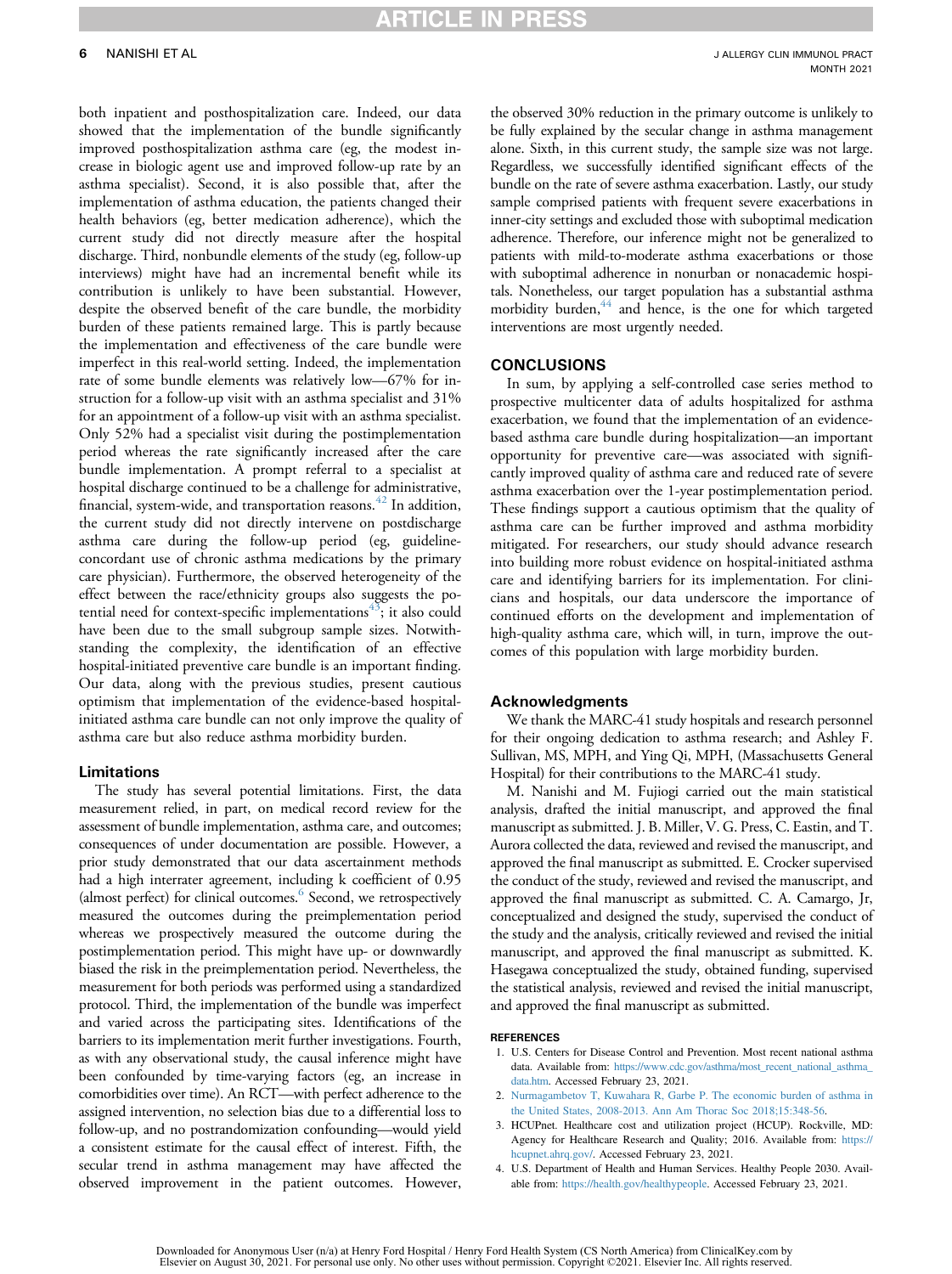### **RTICLE IN PRESS**

- <span id="page-8-0"></span>5. [Hasegawa K, Sullivan AF, Tovar Hirashima E, Gaeta TJ, Fee C, Turner SJ, et al.](http://refhub.elsevier.com/S2213-2198(21)00775-3/sref5) [A multicenter observational study of US adults with acute asthma: who are the](http://refhub.elsevier.com/S2213-2198(21)00775-3/sref5) [frequent users of the emergency department? J Allergy Clin Immunol Pract](http://refhub.elsevier.com/S2213-2198(21)00775-3/sref5)  $2014.2.733 - 40$
- <span id="page-8-10"></span>6. [Hasegawa K, Chiba T, Hagiwara Y, Watase H, Tsugawa Y, Brown DF, et al.](http://refhub.elsevier.com/S2213-2198(21)00775-3/sref6) [Quality of care for acute asthma in emergency departments in Japan: a multi](http://refhub.elsevier.com/S2213-2198(21)00775-3/sref6)[center observational study. J Allergy Clin Immunol Pract 2013;1:509-515.e1-3.](http://refhub.elsevier.com/S2213-2198(21)00775-3/sref6)
- 7. [Waseem M, Leber MJ, Wasserman EJ, Sullivan AF, Camargo CA Jr,](http://refhub.elsevier.com/S2213-2198(21)00775-3/sref7) [Hasegawa K. Factors associated with concordance with the non-level-A](http://refhub.elsevier.com/S2213-2198(21)00775-3/sref7) [guideline recommendations for emergency department patients with acute](http://refhub.elsevier.com/S2213-2198(21)00775-3/sref7) [asthma. J Allergy Clin Immunol Pract 2015;3:618-620.e2](http://refhub.elsevier.com/S2213-2198(21)00775-3/sref7).
- 8. [Craig S, Kuan WS, Kelly AM, Van Meer O, Motiejunaite J, Keijzers G, et al.](http://refhub.elsevier.com/S2213-2198(21)00775-3/sref8) [Treatment and outcome of adult patients with acute asthma in emergency de](http://refhub.elsevier.com/S2213-2198(21)00775-3/sref8)[partments in Australasia, South East Asia and Europe: are guidelines followed?](http://refhub.elsevier.com/S2213-2198(21)00775-3/sref8) [AANZDEM/EuroDEM study. Emerg Med Australas 2019;31:756-62.](http://refhub.elsevier.com/S2213-2198(21)00775-3/sref8)
- 9. [Tsai CL, Sullivan AF, Gordon JA, Kaushal R, Magid DJ, Blumenthal D, et al.](http://refhub.elsevier.com/S2213-2198(21)00775-3/sref9) [Quality of care for acute asthma in 63 US emergency departments. J Allergy](http://refhub.elsevier.com/S2213-2198(21)00775-3/sref9) [Clin Immunol 2009;123:354-61](http://refhub.elsevier.com/S2213-2198(21)00775-3/sref9).
- <span id="page-8-1"></span>10. [Hasegawa K, Tsugawa Y, Clark S, Eastin CD, Gabriel S, Herrera V, et al.](http://refhub.elsevier.com/S2213-2198(21)00775-3/sref10) [Improving quality of acute asthma care in US hospitals: changes between 1999-](http://refhub.elsevier.com/S2213-2198(21)00775-3/sref10) [2000 and 2012-2013. Chest 2016;150:112-22](http://refhub.elsevier.com/S2213-2198(21)00775-3/sref10).
- 11. [Press VG, Hasegawa K, Heidt J, Bittner JC, Camargo CA Jr. Missed oppor](http://refhub.elsevier.com/S2213-2198(21)00775-3/sref11)[tunities to transition from nebulizers to inhalers during hospitalization for acute](http://refhub.elsevier.com/S2213-2198(21)00775-3/sref11) [asthma: a multicenter observational study. J Asthma 2017;54:968-76.](http://refhub.elsevier.com/S2213-2198(21)00775-3/sref11)
- <span id="page-8-2"></span>12. [Morse RB, Hall M, Fieldston ES, McGwire G, Anspacher M, Sills MR, et al.](http://refhub.elsevier.com/S2213-2198(21)00775-3/sref12) [Hospital-level compliance with asthma care quality measures at children](http://refhub.elsevier.com/S2213-2198(21)00775-3/sref12)'s [hospitals and subsequent asthma-related outcomes. JAMA 2011;306:1454-60.](http://refhub.elsevier.com/S2213-2198(21)00775-3/sref12)
- <span id="page-8-3"></span>13. [Hasegawa K, Ahn J, Brown MA, Press VG, Gabriel S, Herrera V, et al.](http://refhub.elsevier.com/S2213-2198(21)00775-3/sref13) [Underuse of guideline-recommended long-term asthma management in children](http://refhub.elsevier.com/S2213-2198(21)00775-3/sref13) [hospitalized to the intensive care unit: a multicenter observational study. Ann](http://refhub.elsevier.com/S2213-2198(21)00775-3/sref13) [Allergy Asthma Immunol 2015;115:10-16.e1.](http://refhub.elsevier.com/S2213-2198(21)00775-3/sref13)
- <span id="page-8-4"></span>14. [Khdour MR, Elyan SO, Hallak HO, Jarab AS, Mukattash TL, Astal A. Phar](http://refhub.elsevier.com/S2213-2198(21)00775-3/sref14)[maceutical care for adult asthma patients: a controlled intervention one-year](http://refhub.elsevier.com/S2213-2198(21)00775-3/sref14) [follow-up study. Basic Clin Pharmacol Toxicol 2020;126:332-40](http://refhub.elsevier.com/S2213-2198(21)00775-3/sref14).
- 15. [Abdulwadud O, Abramson M, Forbes A, James A, Walters EH. Evaluation of a](http://refhub.elsevier.com/S2213-2198(21)00775-3/sref15) [randomised controlled trial of adult asthma education in a hospital setting.](http://refhub.elsevier.com/S2213-2198(21)00775-3/sref15) [Thorax 1999;54:493-500](http://refhub.elsevier.com/S2213-2198(21)00775-3/sref15).
- 16. [Atmann O,Werner C, Linde K, Schneider A. Health literacy and eHealth among adult](http://refhub.elsevier.com/S2213-2198(21)00775-3/sref16) asthma patients—[results of a cross-sectional survey. J Asthma 2021;58:262-70](http://refhub.elsevier.com/S2213-2198(21)00775-3/sref16).
- <span id="page-8-5"></span>17. [Gatheral TL, Rushton A, Evans DJ, Mulvaney CA, Halcovitch NR, Whiteley G,](http://refhub.elsevier.com/S2213-2198(21)00775-3/sref17) [et al. Personalised asthma action plans for adults with asthma. Cochrane](http://refhub.elsevier.com/S2213-2198(21)00775-3/sref17) [Database Syst Rev 2017;4:CD011859](http://refhub.elsevier.com/S2213-2198(21)00775-3/sref17).
- 18. [Cowie RL, Revitt SG, Underwood MF, Field SK. The effect of a peak](http://refhub.elsevier.com/S2213-2198(21)00775-3/sref18) flow[based action plan in the prevention of exacerbations of asthma. Chest 1997;](http://refhub.elsevier.com/S2213-2198(21)00775-3/sref18) [112:1534-8](http://refhub.elsevier.com/S2213-2198(21)00775-3/sref18).
- 19. [Powell H, Gibson PG. Options for self-management education for adults with](http://refhub.elsevier.com/S2213-2198(21)00775-3/sref19) [asthma. Cochrane Database Syst Rev 2003;1:CD004107.](http://refhub.elsevier.com/S2213-2198(21)00775-3/sref19)
- <span id="page-8-6"></span>20. [Cloutier MM, Salo PM, Akinbami LJ, Cohn RD, Wilkerson JC, Diette GB, et al.](http://refhub.elsevier.com/S2213-2198(21)00775-3/sref20) Clinician agreement, self-effi[cacy, and adherence with the guidelines for the diag](http://refhub.elsevier.com/S2213-2198(21)00775-3/sref20)[nosis and management of asthma. J Allergy Clin Immunol Pract 2018;6:886-894.e4.](http://refhub.elsevier.com/S2213-2198(21)00775-3/sref20)
- <span id="page-8-7"></span>21. [Verhaegh KJ, MacNeil-Vroomen JL, Eslami S, Geerlings SE, de Rooij SE,](http://refhub.elsevier.com/S2213-2198(21)00775-3/sref21) [Buurman BM. Transitional care interventions prevent hospital readmissions for](http://refhub.elsevier.com/S2213-2198(21)00775-3/sref21) [adults with chronic illnesses. Health Aff \(Millwood\) 2014;33:1531-9](http://refhub.elsevier.com/S2213-2198(21)00775-3/sref21).
- <span id="page-8-8"></span>22. [Petersen I, Douglas I, Whitaker H. Self controlled case series methods: an](http://refhub.elsevier.com/S2213-2198(21)00775-3/sref22) [alternative to standard epidemiological study designs. BMJ 2016;354:i4515.](http://refhub.elsevier.com/S2213-2198(21)00775-3/sref22)
- 23. [Hasegawa K, Tsugawa Y, Chang Y, Camargo CA Jr. Risk of an asthma](http://refhub.elsevier.com/S2213-2198(21)00775-3/sref23) [exacerbation after bariatric surgery in adults. J Allergy Clin Immunol 2015;136:](http://refhub.elsevier.com/S2213-2198(21)00775-3/sref23) [288-294.e8.](http://refhub.elsevier.com/S2213-2198(21)00775-3/sref23)
- 24. [Goto T, Hirayama A, Faridi MK, Camargo CA Jr, Hasegawa K. Association of](http://refhub.elsevier.com/S2213-2198(21)00775-3/sref24) [bariatric surgery with risk of infectious diseases: a self-controlled case series](http://refhub.elsevier.com/S2213-2198(21)00775-3/sref24) [analysis. Clin Infect Dis 2017;65:1349-55.](http://refhub.elsevier.com/S2213-2198(21)00775-3/sref24)
- 25. [Raita Y, Camargo CA Jr, Faridi MK, Brown DFM, Shimada YJ, Hasegawa K.](http://refhub.elsevier.com/S2213-2198(21)00775-3/sref25) [Risk of acute myocardial infarction and ischemic stroke in patients with asthma](http://refhub.elsevier.com/S2213-2198(21)00775-3/sref25)

[exacerbation: a population-based, self-controlled case series study. J Allergy](http://refhub.elsevier.com/S2213-2198(21)00775-3/sref25) [Clin Immunol Pract 2020;8:188-194.e8](http://refhub.elsevier.com/S2213-2198(21)00775-3/sref25).

- <span id="page-8-9"></span>26. [Chung KF, Wenzel SE, Brozek JL, Bush A, Castro M, Sterk PJ, et al. Inter](http://refhub.elsevier.com/S2213-2198(21)00775-3/sref26)national ERS/ATS guidelines on defi[nition, evaluation and treatment of severe](http://refhub.elsevier.com/S2213-2198(21)00775-3/sref26) [asthma. Eur Respir J 2014;43:343-73.](http://refhub.elsevier.com/S2213-2198(21)00775-3/sref26)
- <span id="page-8-11"></span>27. National Heart, Lung, and Blood Institute, National Asthma Education and Prevention Program. Expert panel report 3: guidelines for the diagnosis and management of asthma. Full report 2007. Available from: [https://www.nhlbi.](https://www.nhlbi.nih.gov/sites/default/files/media/docs/EPR-3_Asthma_Full_Report_2007.pdf) nih.gov/sites/default/fi[les/media/docs/EPR-3\\_Asthma\\_Full\\_Report\\_2007.pdf](https://www.nhlbi.nih.gov/sites/default/files/media/docs/EPR-3_Asthma_Full_Report_2007.pdf). Accessed February 22, 2021.
- <span id="page-8-12"></span>28. Global Initiative for Asthma. Global strategy for asthma management and prevention, 2020. Available from: [https://ginasthma.org/wp-content/uploads/2020/06/](https://ginasthma.org/wp-content/uploads/2020/06/GINA-2020-report_20_06_04-1-wms.pdf) [GINA-2020-report\\_20\\_06\\_04-1-wms.pdf.](https://ginasthma.org/wp-content/uploads/2020/06/GINA-2020-report_20_06_04-1-wms.pdf) Accessed February 22, 2021.
- <span id="page-8-13"></span>29. [Liu MC, Chipps B, Munoz X, Devouassoux G, Bergna M, Smith SG, et al.](http://refhub.elsevier.com/S2213-2198(21)00775-3/sref29) Benefi[t of switching to mepolizumab from omalizumab in severe eosinophilic](http://refhub.elsevier.com/S2213-2198(21)00775-3/sref29) [asthma based on patient characteristics. Respir Res 2021;22:144](http://refhub.elsevier.com/S2213-2198(21)00775-3/sref29).
- <span id="page-8-14"></span>30. [Pelaia C, Pelaia G, Crimi C, Maglio A, Gallelli L, Terracciano R, et al. Teze](http://refhub.elsevier.com/S2213-2198(21)00775-3/sref30)[pelumab: a potential new biological therapy for severe refractory asthma. Int J](http://refhub.elsevier.com/S2213-2198(21)00775-3/sref30) [Mol Sci 2021;22:4369.](http://refhub.elsevier.com/S2213-2198(21)00775-3/sref30)
- <span id="page-8-15"></span>31. [Hasegawa K, Mansbach JM, Ajami NJ, Espinola JA, Henke DM, Petrosino JF,](http://refhub.elsevier.com/S2213-2198(21)00775-3/sref31) [et al. Association of nasopharyngeal microbiota pro](http://refhub.elsevier.com/S2213-2198(21)00775-3/sref31)files with bronchiolitis [severity in infants hospitalised for bronchiolitis. Eur Respir J 2016;48:1329-39.](http://refhub.elsevier.com/S2213-2198(21)00775-3/sref31)
- <span id="page-8-16"></span>32. [Goto T, Tsugawa Y, Camargo CA Jr, Hasegawa K. Sex differences in the risk of](http://refhub.elsevier.com/S2213-2198(21)00775-3/sref32) [hospitalization among patients presenting to US emergency departments with](http://refhub.elsevier.com/S2213-2198(21)00775-3/sref32) [asthma exacerbation, 2010-2012. J Allergy Clin Immunol Pract 2016;4:149-151.e2.](http://refhub.elsevier.com/S2213-2198(21)00775-3/sref32)
- 33. [Chasm RM, Pei YV, Pallin DJ, Shapiro N, Snyder B, Sullivan AF, et al. Sex](http://refhub.elsevier.com/S2213-2198(21)00775-3/sref33) [differences in risk of hospitalization among emergency department patients with](http://refhub.elsevier.com/S2213-2198(21)00775-3/sref33) [acute asthma. Ann Allergy Asthma Immunol 2015;115:70-72.e1.](http://refhub.elsevier.com/S2213-2198(21)00775-3/sref33)
- 34. [Venkat A, Hasegawa K, Basior JM, Crandall C, Healy M, Inboriboon PC, et al.](http://refhub.elsevier.com/S2213-2198(21)00775-3/sref34) [Race/ethnicity and asthma management among adults presenting to the emer](http://refhub.elsevier.com/S2213-2198(21)00775-3/sref34)[gency department. Respirology 2015;20:994-7](http://refhub.elsevier.com/S2213-2198(21)00775-3/sref34).
- 35. [Hasegawa K, Stoll SJ, Ahn J, Kysia RF, Sullivan AF, Camargo CA Jr. Asso](http://refhub.elsevier.com/S2213-2198(21)00775-3/sref35)[ciation of insurance status with severity and management in ED patients with](http://refhub.elsevier.com/S2213-2198(21)00775-3/sref35) [asthma exacerbation. West J Emerg Med 2016;17:22-7](http://refhub.elsevier.com/S2213-2198(21)00775-3/sref35).
- <span id="page-8-17"></span>36. [Freitas PD, Passos NF, Carvalho-Pinto RM, Martins MA, Cavalheri V, Hill K,](http://refhub.elsevier.com/S2213-2198(21)00775-3/sref36) [et al. A behavior change intervention aimed at increasing physical activity](http://refhub.elsevier.com/S2213-2198(21)00775-3/sref36) [improves clinical control in adults with asthma: a randomised controlled trial.](http://refhub.elsevier.com/S2213-2198(21)00775-3/sref36) [Chest 2021;159:46-57.](http://refhub.elsevier.com/S2213-2198(21)00775-3/sref36)
- <span id="page-8-18"></span>37. [Zeiger RS, Heller S, Mellon MH, Wald J, Falkoff R, Schatz M. Facilitated](http://refhub.elsevier.com/S2213-2198(21)00775-3/sref37) [referral to asthma specialist reduces relapses in asthma emergency room visits.](http://refhub.elsevier.com/S2213-2198(21)00775-3/sref37) [J Allergy Clin Immunol 1991;87:1160-8](http://refhub.elsevier.com/S2213-2198(21)00775-3/sref37).
- <span id="page-8-19"></span>38. [Castro M, Zimmermann NA, Crocker S, Bradley J, Leven C, Schechtman KB.](http://refhub.elsevier.com/S2213-2198(21)00775-3/sref38) [Asthma intervention program prevents readmissions in high healthcare users.](http://refhub.elsevier.com/S2213-2198(21)00775-3/sref38) [Am J Respir Crit Care Med 2003;168:1095-9.](http://refhub.elsevier.com/S2213-2198(21)00775-3/sref38)
- <span id="page-8-20"></span>39. [Tapp S, Lasserson TJ, Rowe B. Education interventions for adults who attend](http://refhub.elsevier.com/S2213-2198(21)00775-3/sref39) [the emergency room for acute asthma. Cochrane Database Syst Rev 2007;3:](http://refhub.elsevier.com/S2213-2198(21)00775-3/sref39) [CD003000.](http://refhub.elsevier.com/S2213-2198(21)00775-3/sref39)
- 40. [Knibb RC, Alviani C, Garriga-Baraut T, Mortz CG, Vazquez-Ortiz M,](http://refhub.elsevier.com/S2213-2198(21)00775-3/sref40) [Angier E, et al. The effectiveness of interventions to improve self-management](http://refhub.elsevier.com/S2213-2198(21)00775-3/sref40) [for adolescents and young adults with allergic conditions: a systematic review.](http://refhub.elsevier.com/S2213-2198(21)00775-3/sref40) [Allergy 2020;75:1881-98.](http://refhub.elsevier.com/S2213-2198(21)00775-3/sref40)
- 41. [Velsor-Friedrich B, Militello LK, Richards MH, Harrison PR, Gross IM,](http://refhub.elsevier.com/S2213-2198(21)00775-3/sref41) [Romero E, et al. Effects of coping-skills training in low-income urban African-](http://refhub.elsevier.com/S2213-2198(21)00775-3/sref41)[American adolescents with asthma. J Asthma 2012;49:372-9.](http://refhub.elsevier.com/S2213-2198(21)00775-3/sref41)
- <span id="page-8-21"></span>42. [Bloom CI, Walker S, Quint JK. Inadequate specialist care referrals for high-risk](http://refhub.elsevier.com/S2213-2198(21)00775-3/sref42) [asthma patients in the UK: an adult population-based cohort 2006-2017.](http://refhub.elsevier.com/S2213-2198(21)00775-3/sref42) [J Asthma 2021;58:19-25](http://refhub.elsevier.com/S2213-2198(21)00775-3/sref42).
- <span id="page-8-22"></span>43. [McCallum GB, Morris PS, Brown N, Chang AB. Culture-speci](http://refhub.elsevier.com/S2213-2198(21)00775-3/sref43)fic programs for [children and adults from minority groups who have asthma. Cochrane Database](http://refhub.elsevier.com/S2213-2198(21)00775-3/sref43) [Syst Rev 2017;8:CD006580.](http://refhub.elsevier.com/S2213-2198(21)00775-3/sref43)
- <span id="page-8-23"></span>44. [Keet CA, Matsui EC, McCormack MC, Peng RD. Urban residence, neighbor](http://refhub.elsevier.com/S2213-2198(21)00775-3/sref44)[hood poverty, race/ethnicity, and asthma morbidity among children on](http://refhub.elsevier.com/S2213-2198(21)00775-3/sref44) [Medicaid. J Allergy Clin Immunol 2017;140:822-7](http://refhub.elsevier.com/S2213-2198(21)00775-3/sref44).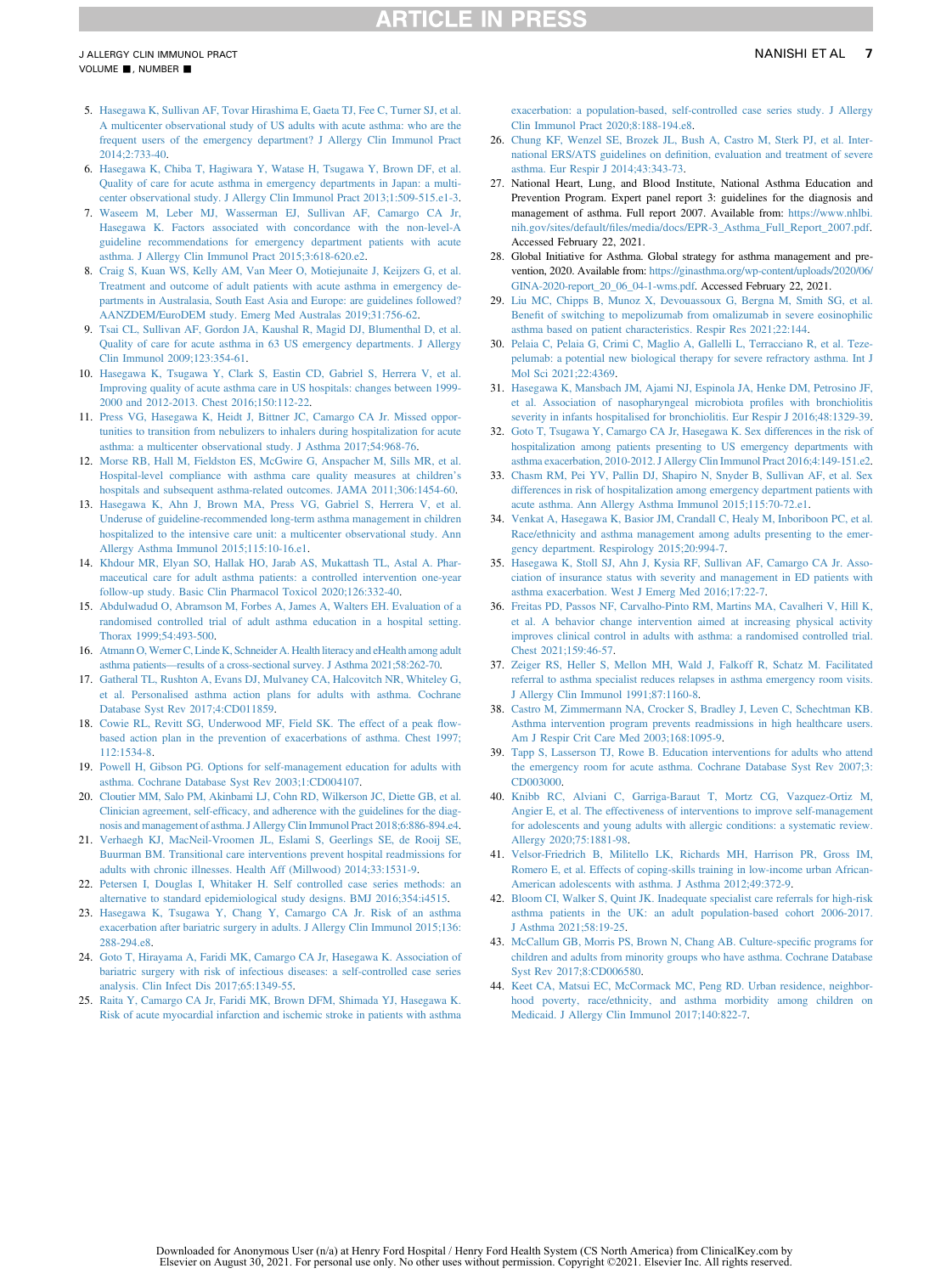#### J ALLERGY CLIN IMMUNOL PRACT MONTH 2021

### ONLINE REPOSITORY

<span id="page-9-0"></span>

| <b>TABLE E1.</b> Implementation of a hospital-initiated care bundle by |  |  |  |
|------------------------------------------------------------------------|--|--|--|
| item in patients hospitalized for asthma exacerbation                  |  |  |  |

| <b>Bundle item</b>                                   | % (95% CI)  |
|------------------------------------------------------|-------------|
| Core elements                                        |             |
| Inpatient laboratory testing*                        | 97 (92-99)  |
| Serum total IgE measurement                          | 75 (65-83)  |
| CBC with differential measurement                    | 93 (87-97)  |
| Inpatient asthma education <sup>†</sup>              | 82 (73-89)  |
| Development of written action plan                   | 54 (44-64)  |
| Education of inhaler use technique                   | 44 (34-54)  |
| Provision of peak flowmeter                          | 54 (33-73)  |
| Smoking cessation assistance $\S$                    | 59 (36-79)  |
| Hospital discharge care                              | 96 (90-99)  |
| Prescription of systemic corticosteroids             | 92 (85-97)  |
| Modification of ICS                                  | $23(16-33)$ |
| Instruction for follow-up visit to asthma specialist | $67(57-76)$ |
| Appointment of follow-up visit to asthma specialist  | $31(22-41)$ |
| Optional elements                                    | 38 (29-48)  |
| Pharmacy consult                                     | $15(8-23)$  |
| Asthma case manager consult                          | $31(22-41)$ |

CBC, Complete blood count.

<span id="page-9-1"></span>\*Any of the following 2 items.

<span id="page-9-2"></span>†Any of the following 4 items. Asthma education was performed by the multidisciplinary project team (eg, emergency physicians, internists, allergists/immunologists, pulmonologists, respiratory therapists, advanced practice providers, study staff) during the index hospitalization.

<sup>z</sup>Among 26 patients who did not have a peak flowmeter at hospitalization.

§Among 22 patients who were current smokers.

 $\parallel$  Any of the following 4 items.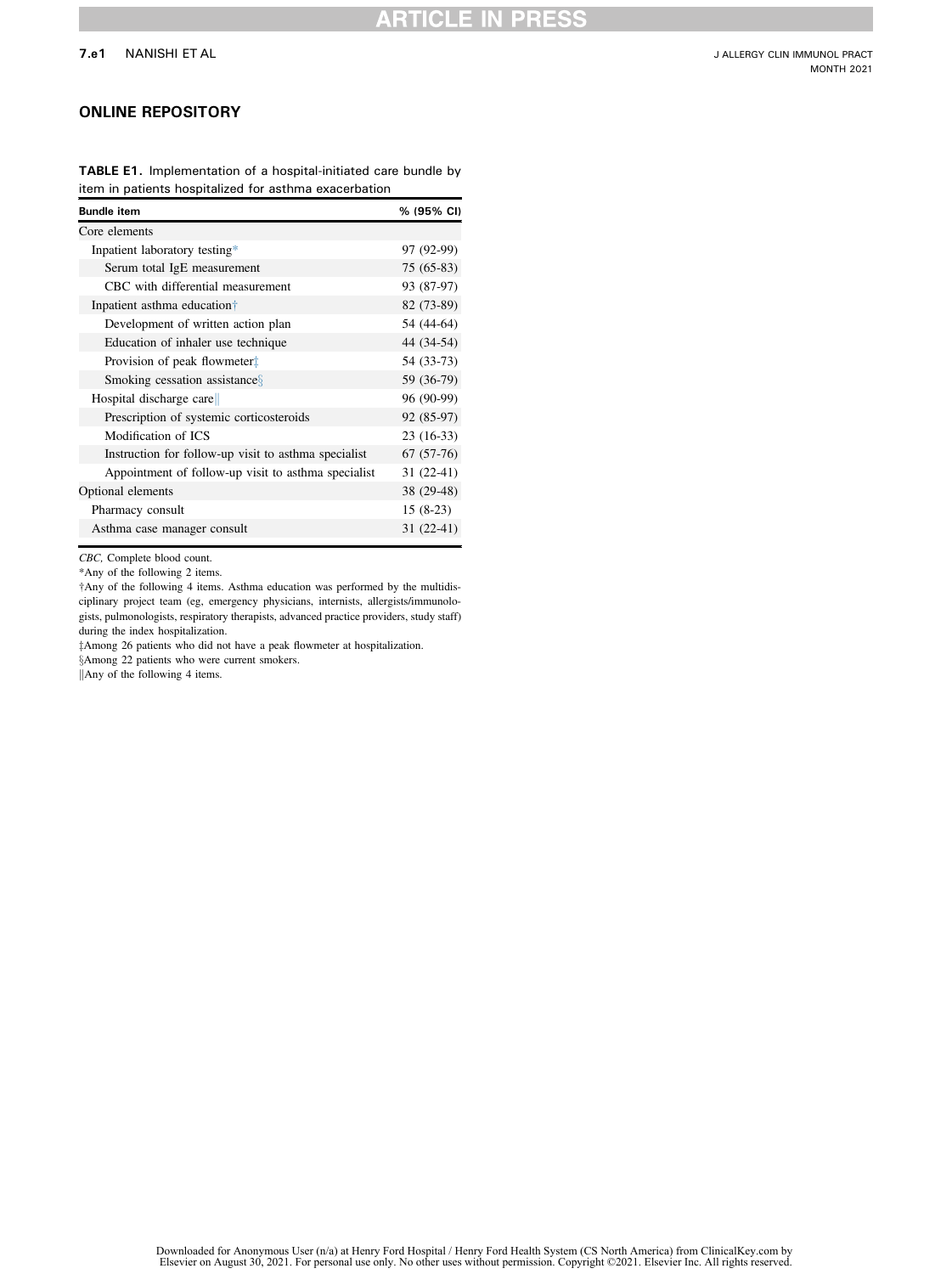## CLE

#### <span id="page-10-0"></span>TABLE E2. Within-individual comparisons of chronic asthma care between pre- and post-implementation periods, by sex

|                                    | Rate $(%)$                  |                             |                                 |           |
|------------------------------------|-----------------------------|-----------------------------|---------------------------------|-----------|
| Outcome by sex                     | Preimplementation*          | <b>Postimplementation</b> † | <b>RR (95% CI)</b> <sup>t</sup> | P value   |
| Female $(n = 74)$                  |                             |                             |                                 |           |
| Serum specific IgE measurement     |                             | 11                          | $1.45(0.56-3.59)$               | .42       |
| Allergen skin testing              |                             |                             | $1.00(0.05-10.5)$               | .99       |
| Use of omalizumab                  | <1                          | $\Omega$                    | NA                              | <b>NA</b> |
| Use of anti-IL-4/IL-5 therapy $\S$ | $\leq$ 1                    | 5.4                         | $8.00(0.89-71.6)$               | .06       |
| Asthma specialist visit            | 20                          | 54                          | 2.76 (1.72-4.49)                | < 0.001   |
| Male $(n = 29)$                    |                             |                             |                                 |           |
| Serum specific IgE measurement     | $\mathcal{D}_{\mathcal{L}}$ | 17                          | $10.2(1.64-194.7)$              | .03       |
| Allergen skin testing              | $\Omega$                    | $\Omega$                    | <b>NA</b>                       | <b>NA</b> |
| Use of omalizumab                  | 3                           | 3                           | $1.02(0.05-10.6)$               | .99       |
| Use of anti-IL-4/IL-5 therapy $\S$ | $\Omega$                    | 3                           | <b>NA</b>                       | <b>NA</b> |
| Asthma specialist visit            | 19                          | 45                          | 2.41 (1.08-5.48)                | .03       |

NA, Not estimated given the absence of an outcome in a period.

<span id="page-10-2"></span>\*Averaged over the 2-y period (a total of 206 person-years) before the implementation of the hospital-initiated care bundle.

<span id="page-10-3"></span>†In the 1-y period (a total of 102.5 person-years) after the implementation of the hospital-initiated care bundle (including the index hospitalization).

zRRs are for post- vs pre- (reference) implementation periods within individuals, as estimated by conditional Poisson regression models accounting for the difference in period intervals.

xIncluding dupilumab, benralizumab, mepolizumab, and reslizumab.

||Including allergists, pulmonologists, and asthma clinic providers.

#### <span id="page-10-1"></span>TABLE E3. Within-individual comparisons of chronic asthma care between pre- and post-implementation periods, by race/ethnicity

|                                |                                | Rate $(%)$          |                     |           |  |
|--------------------------------|--------------------------------|---------------------|---------------------|-----------|--|
| Outcome by race/ethnicity*     | Preimplementation <sup>+</sup> | Postimplementation! | RR (95% CI) §       | P value   |  |
| Non-Hispanic White $(n = 19)$  |                                |                     |                     |           |  |
| Serum specific IgE measurement | 5                              | 16                  | $3.07(0.51-23.3)$   | .22       |  |
| Allergen skin testing          | 3                              | $\mathbf{0}$        | <b>NA</b>           | <b>NA</b> |  |
| Use of omalizumab              | 3.0                            | $\Omega$            | <b>NA</b>           | <b>NA</b> |  |
| Use of anti-IL-4/IL-5 therapy  | $\theta$                       | 16                  | <b>NA</b>           | <b>NA</b> |  |
| Asthma specialist visit        | 32                             | 58                  | $1.88(0.82 - 4.30)$ | .13       |  |
| Non-Hispanic Black $(n = 69)$  |                                |                     |                     |           |  |
| Serum specific IgE measurement | $\overline{7}$                 | 12                  | $1.78(0.67-4.65)$   | .24       |  |
| Allergen skin testing          | <1                             | $\mathbf{0}$        | <b>NA</b>           | <b>NA</b> |  |
| Use of omalizumab              | $<$ 1                          | $\Omega$            | <b>NA</b>           | NA        |  |
| Use of anti-IL-4/IL-5 therapy  | <1                             | 3                   | $4.00(0.38-86.0)$   | .26       |  |
| Asthma specialist visit        | 18                             | 54                  | 2.96 (1.79-4.97)    | < .001    |  |
| Hispanic $(n = 12)$            |                                |                     |                     |           |  |
| Serum specific IgE measurement | 4                              | 8                   | $2.00(0.08-50.5)$   | .62       |  |
| Allergen skin testing          | $\theta$                       | 8                   | <b>NA</b>           | <b>NA</b> |  |
| Use of omalizumab              | $\overline{4}$                 | $\mathbf{0}$        | <b>NA</b>           | NA        |  |
| Use of anti-IL-4/IL-5 therapy  | $\theta$                       | $\Omega$            | <b>NA</b>           | <b>NA</b> |  |
| Asthma specialist visit        | 8                              | 25                  | $3.00(0.50-22.8)$   | .23       |  |

NA, Not estimated given the absence of an outcome in a period.

<span id="page-10-4"></span>\*There were only 3 patients in the other race/ethnicity category; therefore, no statistical inference was made.

<span id="page-10-5"></span>†Averaged over the 2-y period (a total of 206 person-years) before the implementation of hospital-initiated care bundle.

zIn the 1-y period (a total of 102.5 person-years) after the implementation of the hospital-initiated care bundle (including the index hospitalization).

§RRs are for post- vs pre- (reference) implementation periods within individuals, as estimated by conditional Poisson regression models accounting for the difference in period intervals.

kIncluding dupilumab, benralizumab, mepolizumab, and reslizumab.

{Including allergists, pulmonologists, and asthma clinic providers.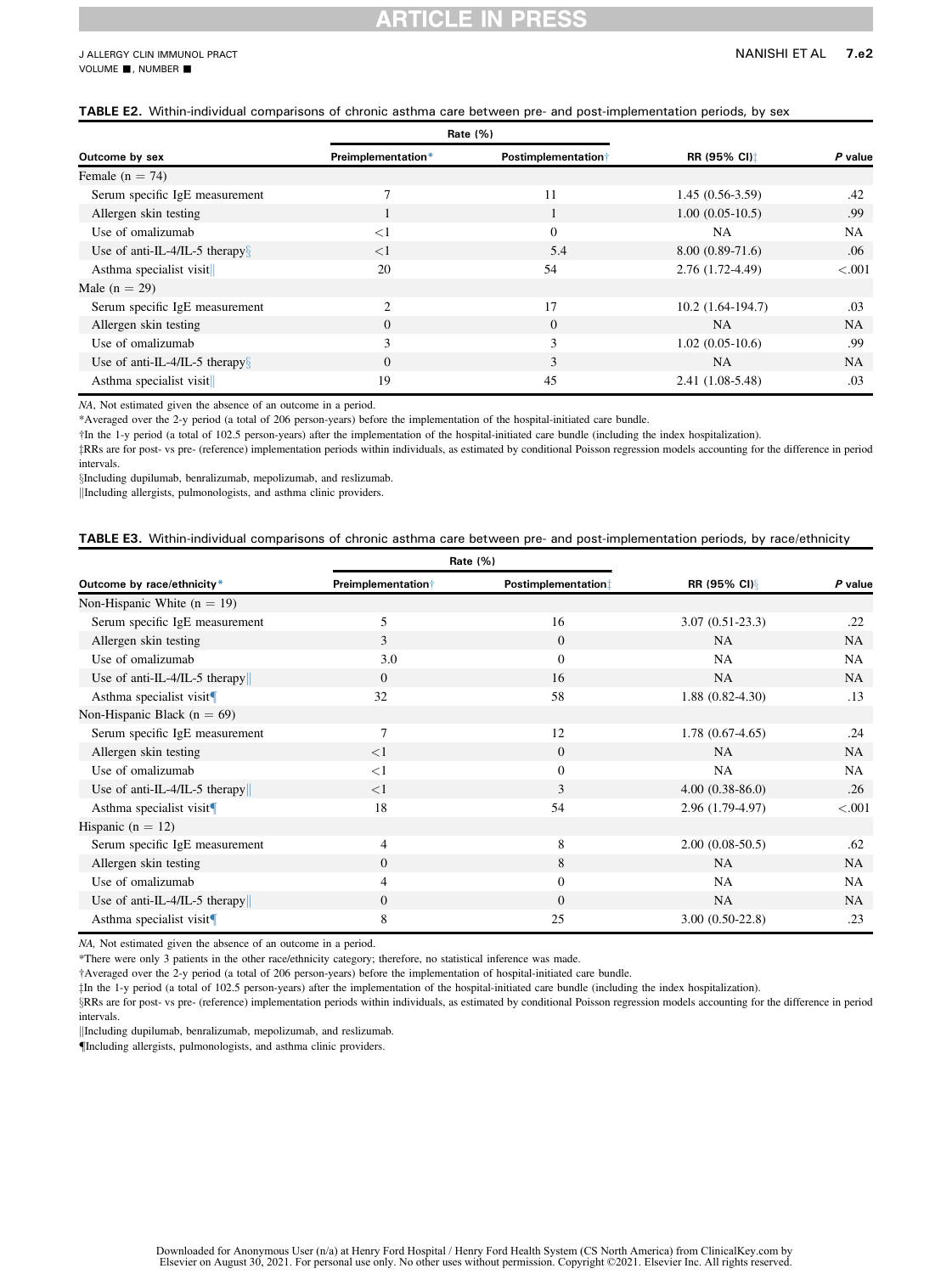### CLE

#### 7.e3 NANISHI ET AL

|                                | Rate $(\%)$                |                            |                     |           |
|--------------------------------|----------------------------|----------------------------|---------------------|-----------|
| Outcome by insurance*          | <b>Preimplementation</b> † | <b>Postimplementation!</b> | RR (95% CI)         | P value   |
| Public insurance $(n = 62)$    |                            |                            |                     |           |
| Serum specific IgE measurement | π                          | 11                         | $1.76(0.62-4.91)$   | .27       |
| Allergen skin testing          | $<$ 1                      | 2                          | $2.02(0.08-50.9)$   | .62       |
| Use of omalizumab              | $\overline{c}$             | $\overline{c}$             | $1.01(0.05-10.5)$   | .99       |
| Use of anti-IL-4/IL-5 therapy  | $<$ 1                      | 3                          | $4.03(0.39-86.7)$   | .26       |
| Asthma specialist visit        | 19                         | 47                         | $2.44(1.42-4.22)$   | .001      |
| Private insurance $(n = 38)$   |                            |                            |                     |           |
| Serum specific IgE measurement | 5                          | 16                         | $3.00(0.86 - 11.7)$ | .09       |
| Allergen skin testing          |                            | $\overline{0}$             | <b>NA</b>           | <b>NA</b> |
| Use of omalizumab              |                            | $\theta$                   | <b>NA</b>           | <b>NA</b> |
| Use of anti-IL-4/IL-5 therapy  | $\Omega$                   | 8                          | <b>NA</b>           | <b>NA</b> |
| Asthma specialist visit        | 21                         | 58                         | $2.75(1.45-5.32)$   | .002      |

<span id="page-11-0"></span>TABLE E4. Within-individual comparisons of chronic asthma care between pre- and post-implementation periods, by primary health insurance

NA, Not estimated given the absence of an outcome in a period.

<span id="page-11-2"></span>\*There were only 3 patients with no insurance; therefore, no statistical inference was made.

<span id="page-11-3"></span>†Averaged over the 2-y period (a total of 206 person-years) before the implementation of the hospital-initiated care bundle.

zIn the 1-y period (a total of 102.5 person-years) after the implementation of the hospital-initiated care bundle (including the index hospitalization).

xRRs are for post- vs pre- (reference) implementation periods within individuals, as estimated by conditional Poisson regression models accounting for the difference in period intervals.

kIncluding dupilumab, benralizumab, mepolizumab, and reslizumab.

{Including allergists, pulmonologists, and asthma clinic providers.

<span id="page-11-1"></span>TABLE E5. Within-individual comparisons of annualized incidence of severe asthma exacerbations between pre- and postimplementation periods, by sex

|                             | Mean annualized incidence (per person-year) |                     |                      |         |  |
|-----------------------------|---------------------------------------------|---------------------|----------------------|---------|--|
| Outcome by sex*             | <b>Preimplementation</b> †                  | Postimplementationt | <b>RR (95% CI)</b> § | P value |  |
| Female $(n = 74)$           |                                             |                     |                      |         |  |
| Systemic corticosteroid use | 4.0                                         | 2.8                 | $0.71(0.60-0.83)$    | < 0.001 |  |
| ED visit                    | 3.4                                         | 2.5                 | $0.73(0.62-0.86)$    | < 0.001 |  |
| Hospitalization             | 2.2                                         | 1.6                 | $0.76(0.61-0.93)$    | .01     |  |
| Male $(n = 29)$             |                                             |                     |                      |         |  |
| Systemic corticosteroid use | 4.7                                         | 3.2                 | $0.69(0.54-0.87)$    | .002    |  |
| ED visit                    | 2.8                                         | 3.2                 | $1.12(0.87-1.45)$    | .37     |  |
| Hospitalization             | 2.1                                         | 2.0                 | $0.97(0.71-1.33)$    | .87     |  |

<span id="page-11-5"></span><span id="page-11-4"></span>\*Test for the interactions between the care bundle and sex:  $P_{\text{interaction}} = .86$  for systemic corticosteroid use,  $P_{\text{interaction}} = .01$  for ED visit, and  $P_{\text{interaction}} = .20$  for hospitalization. †Averaged over the 2-y period (a total of 206 person-years) before the implementation of the hospital-initiated care bundle.

zIn the 1-y period (a total of 102.5 person-years) after the implementation of the hospital-initiated care bundle.

xRRs are for post- vs pre- (reference) implementation periods within individuals, as estimated by conditional Poisson regression models accounting for the difference in period intervals.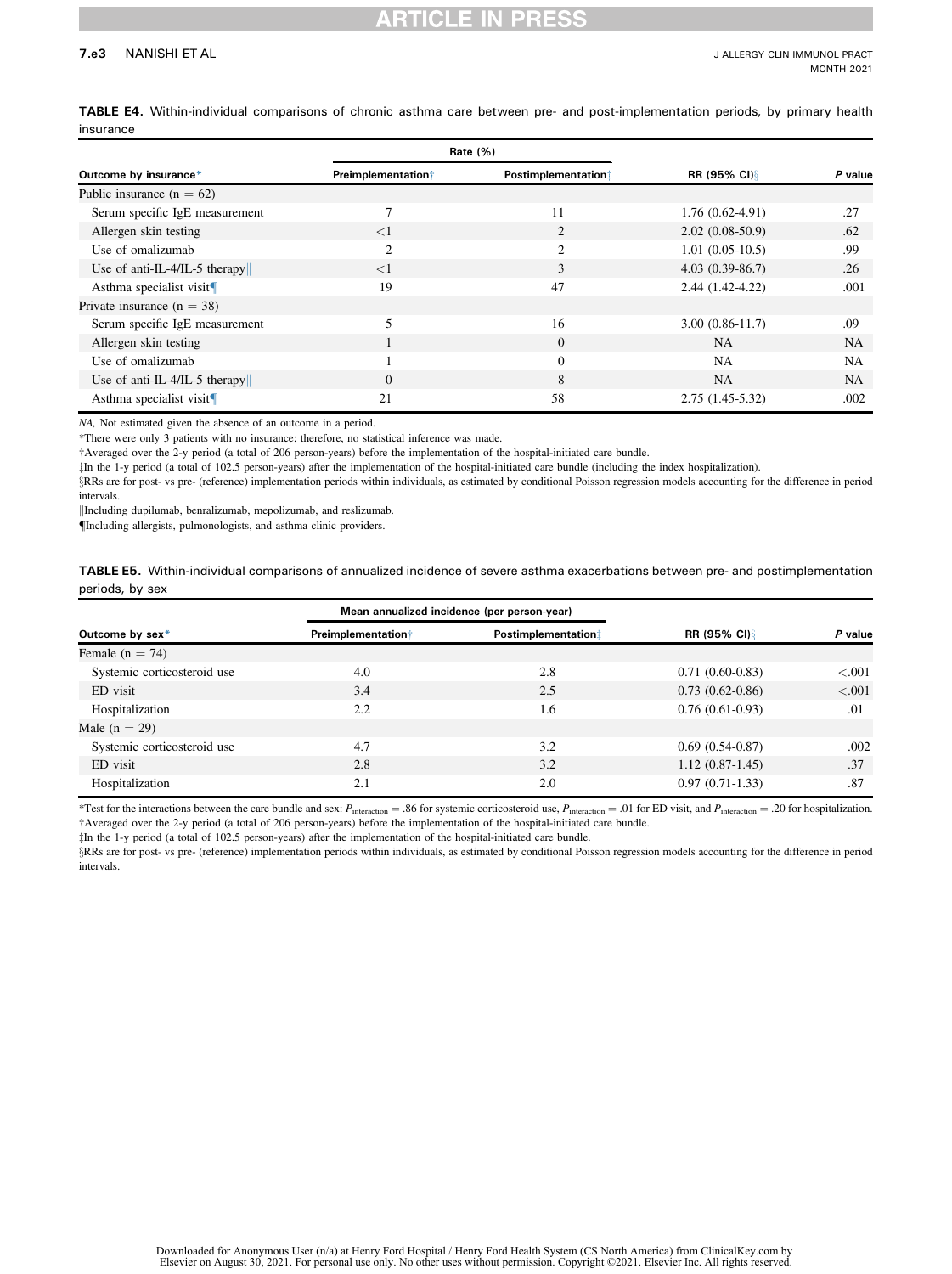## **RTICLE IN PRES**

<span id="page-12-0"></span>TABLE E6. Within-individual comparisons of annualized incidence of severe asthma exacerbations between pre- and postimplementation periods, by race/ethnicity

|                               | Mean annualized incidence (per person-year) |                     |                    |         |  |
|-------------------------------|---------------------------------------------|---------------------|--------------------|---------|--|
| Outcome by race/ethnicity*    | <b>Preimplementation</b> †                  | Postimplementation! | <b>RR (95% CI)</b> | P value |  |
| Non-Hispanic White $(n = 19)$ |                                             |                     |                    |         |  |
| Systemic corticosteroid use   | 3.8                                         | 3.1                 | $0.85(0.63-1.15)$  | .31     |  |
| ED visit                      | 4.0                                         | 2.1                 | $0.51(0.35-0.72)$  | < .001  |  |
| Hospitalization               | 2.8                                         | 1.5                 | $0.54(0.35-0.81)$  | .004    |  |
| Non-Hispanic Black $(n = 69)$ |                                             |                     |                    |         |  |
| Systemic corticosteroid use   | 4.2                                         | 3.1                 | $0.74(0.63-0.86)$  | < .001  |  |
| ED visit                      | 3.1                                         | 3.1                 | $0.99(0.84-1.16)$  | .87     |  |
| Hospitalization               | 2.2                                         | 2.1                 | $0.96(0.79-1.17)$  | .69     |  |
| Hispanic ( $n = 12$ )         |                                             |                     |                    |         |  |
| Systemic corticosteroid use   | 5.3                                         | 1.8                 | $0.35(0.22-0.54)$  | < 0.001 |  |
| ED visit                      | 3.0                                         | 1.2                 | $0.38(0.21-0.66)$  | .001    |  |
| Hospitalization               | 1.3                                         | 0.4                 | $0.32(0.11-0.76)$  | $.02\,$ |  |

<span id="page-12-2"></span>\*There were only 3 patients in the other race/ethnicity category; therefore, no statistical inference was made. Test for the interactions between the bundle and the race/ethnicity: in non-Hispanic Black patients,  $P_{\text{interaction}} = .39$  for systemic corticosteroid use,  $P_{\text{interaction}} < .001$  for ED visit, and  $P_{\text{interaction}} = .02$  for hospitalization; in Hispanic patients,  $P_{\text{interaction}} = .001$  for systemic corticosteroid use, for  $P_{\text{interaction}} = .41$  for ED visit, and  $P_{\text{interaction}} = .32$  for hospitalization.

<span id="page-12-3"></span>†Averaged over the 2-y period (a total of 206 person-years) before the implementation of the hospital-initiated care bundle.

zIn the 1-y period (a total of 102.5 person-years) after the implementation of the hospital-initiated care bundle.

xRRs are for post- vs pre- (reference) implementation periods within individuals, as estimated by conditional Poisson regression models accounting for the difference in period intervals.

<span id="page-12-1"></span>TABLE E7. Within-individual comparisons of annualized incidence of severe asthma exacerbations between pre- and postimplementation periods, by primary health insurance

|                              | Mean annualized incidence (per person-year) |                            |                      |         |  |
|------------------------------|---------------------------------------------|----------------------------|----------------------|---------|--|
| Outcome by insurance*        | <b>Preimplementation</b> †                  | <b>Postimplementation!</b> | <b>RR (95% CI)</b> § | P value |  |
| Public insurance $(n = 62)$  |                                             |                            |                      |         |  |
| Systemic corticosteroid use  | 4.7                                         | 3.0                        | $0.64(0.54-0.75)$    | < 0.001 |  |
| ED visit                     | 3.8                                         | 3.1                        | $0.81(0.68-0.95)$    | .01     |  |
| Hospitalization              | 2.8                                         | 2.4                        | $0.85(0.70-1.03)$    | .10     |  |
| Private insurance $(n = 38)$ |                                             |                            |                      |         |  |
| Systemic corticosteroid use  | 3.4                                         | 2.8                        | $0.81(0.64-1.01)$    | .06     |  |
| ED visit                     | 2.3                                         | 2.0                        | $0.88(0.67-1.15)$    | .35     |  |
| Hospitalization              | 1.1                                         | 0.8                        | $0.73(0.48-1.09)$    | .13     |  |

<span id="page-12-4"></span>\*There were only 3 patients with no insurance; therefore, no statistical inference was made. Test for the interactions between the care bundle and primary health insurance:  $P_{\text{interaction}} = .04$  for systemic corticosteroid use,  $P_{\text{interaction}} = .58$  for ED visit, and  $P_{\text{interaction}} = .40$  for hospitalization.

<span id="page-12-5"></span>†Averaged over the 2-y period (a total of 206 person-years) before the implementation of the hospital-initiated care bundle.

zIn the 1-y period (a total of 102.5 person-years) after the implementation of the hospital-initiated care bundle.

xRRs are for post- vs pre- (reference) implementation periods within individuals, as estimated by conditional Poisson regression models accounting for the difference in period intervals.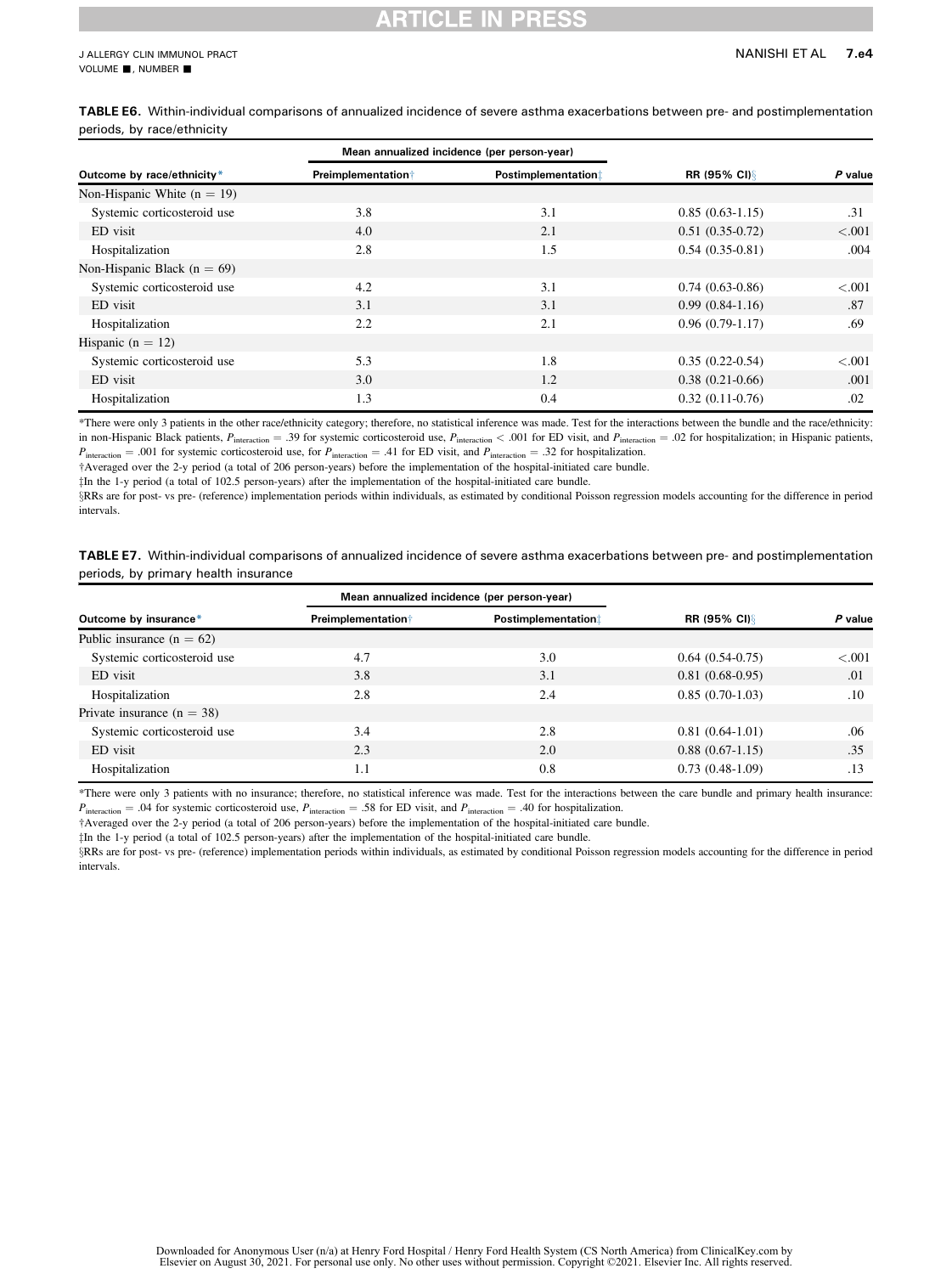### **RTICLE IN**

#### 7.e5 NANISHI ET AL

<span id="page-13-0"></span>TABLE E8. Within-individual comparisons of annualized incidence of severe asthma exacerbations between pre- and postimplementation periods, by smoking status

|                             |                            | Mean annualized incidence (per person-year) |                    |         |  |
|-----------------------------|----------------------------|---------------------------------------------|--------------------|---------|--|
| Outcome by smoking status*  | <b>Preimplementation</b> † | Postimplementationt                         | <b>RR (95% CI)</b> | P value |  |
| Nonsmoking ( $n = 75$ )     |                            |                                             |                    |         |  |
| Systemic corticosteroid use | 4.4                        | 3.3                                         | $0.75(0.65-0.86)$  | < 0.001 |  |
| ED visit                    | 3.4                        | 3.0                                         | $0.89(0.76-1.03)$  | .13     |  |
| Hospitalization             | 2.2                        | 2.0                                         | $0.93(0.76-1.12)$  | .45     |  |
| Smoking $(n = 22)$          |                            |                                             |                    |         |  |
| Systemic corticosteroid use | 3.3                        | 1.7                                         | $0.52(0.36-0.74)$  | < 0.001 |  |
| ED visit                    | 2.4                        | 1.9                                         | $0.78(0.54-1.11)$  | .18     |  |
| Hospitalization             | 1.9                        | 1.2                                         | $0.62(0.39-0.95)$  | .03     |  |

<span id="page-13-2"></span>\*Among 97 patients who had the information of smoking status. Test for the interactions between the care bundle and the smoking status:  $P_{interaction} = .08$  for systemic corticosteroid use,  $P_{\text{interaction}} = .53$  for ED visit, and  $P_{\text{interaction}} = .10$  for hospitalization.

<span id="page-13-3"></span>†Averaged over the 2-y period (a total of 150 person-years in the nonsmoking group and a total of 44 person-years in the smoking group) before the implementation of the hospital-initiated care bundle.

zIn the 1-y period (a total of 75 person-years in the nonsmoking group and a total of 21.5 person-years in the smoking group) after the implementation of the hospital-initiated care bundle.

xRRs are for post- vs pre- (reference) implementation periods within individuals, as estimated by conditional Poisson regression models accounting for the difference in period intervals.

<span id="page-13-1"></span>TABLE E9. Within-individual comparisons of annualized incidence of severe asthma exacerbations between pre- and postimplementation periods, by obesity status

|                             |                            | Mean annualized incidence (per person-year) |                    |         |  |
|-----------------------------|----------------------------|---------------------------------------------|--------------------|---------|--|
| Outcome by obesity status*  | <b>Preimplementation</b> † | <b>Postimplementation!</b>                  | <b>RR (95% CI)</b> | P value |  |
| Nonobesity ( $n = 28$ )     |                            |                                             |                    |         |  |
| Systemic corticosteroid use | 4.8                        | 3.6                                         | $0.75(0.59-0.94)$  | .02     |  |
| ED visit                    | 2.5                        | 3.5                                         | $1.38(1.06-1.78)$  | .02     |  |
| Hospitalization             | 1.9                        | 2.0                                         | $1.04(0.75-1.43)$  | .83     |  |
| Obesity ( $n = 62$ )        |                            |                                             |                    |         |  |
| Systemic corticosteroid use | 4.2                        | 2.8                                         | $0.68(0.57-0.80)$  | < 0.01  |  |
| ED visit                    | 3.8                        | 2.7                                         | $0.72(0.60-0.85)$  | < 0.001 |  |
| Hospitalization             | 2.5                        | 2.0                                         | $0.77(0.62-0.94)$  | .01     |  |

BMI, Body mass index.

<span id="page-13-4"></span>\*Among 90 patients who had the information of body height and weight. Obesity was defined by BMI of  $\geq$  30 kg/m<sup>2</sup>. Test for the interactions between the care bundle and the obesity status:  $P_{\text{interaction}} = .49$  for systemic corticosteroid use,  $P_{\text{interaction}} < .001$  for ED visit, and  $P_{\text{interaction}} = .12$  for hospitalization.

<span id="page-13-5"></span>†Averaged over the 2-y period (a total of 56 person-years in the nonobesity group and a total of 124 person-years in the obesity group) before the implementation of the hospitalinitiated care bundle.

zIn the 1-y period (a total of 28 person-years in the nonobesity group and a total of 61.5 person-years in the obesity group) after the implementation of the hospital-initiated care bundle.

§RRs are for post- vs pre- (reference) implementation periods within individuals, as estimated by conditional Poisson regression models accounting for the difference in period intervals.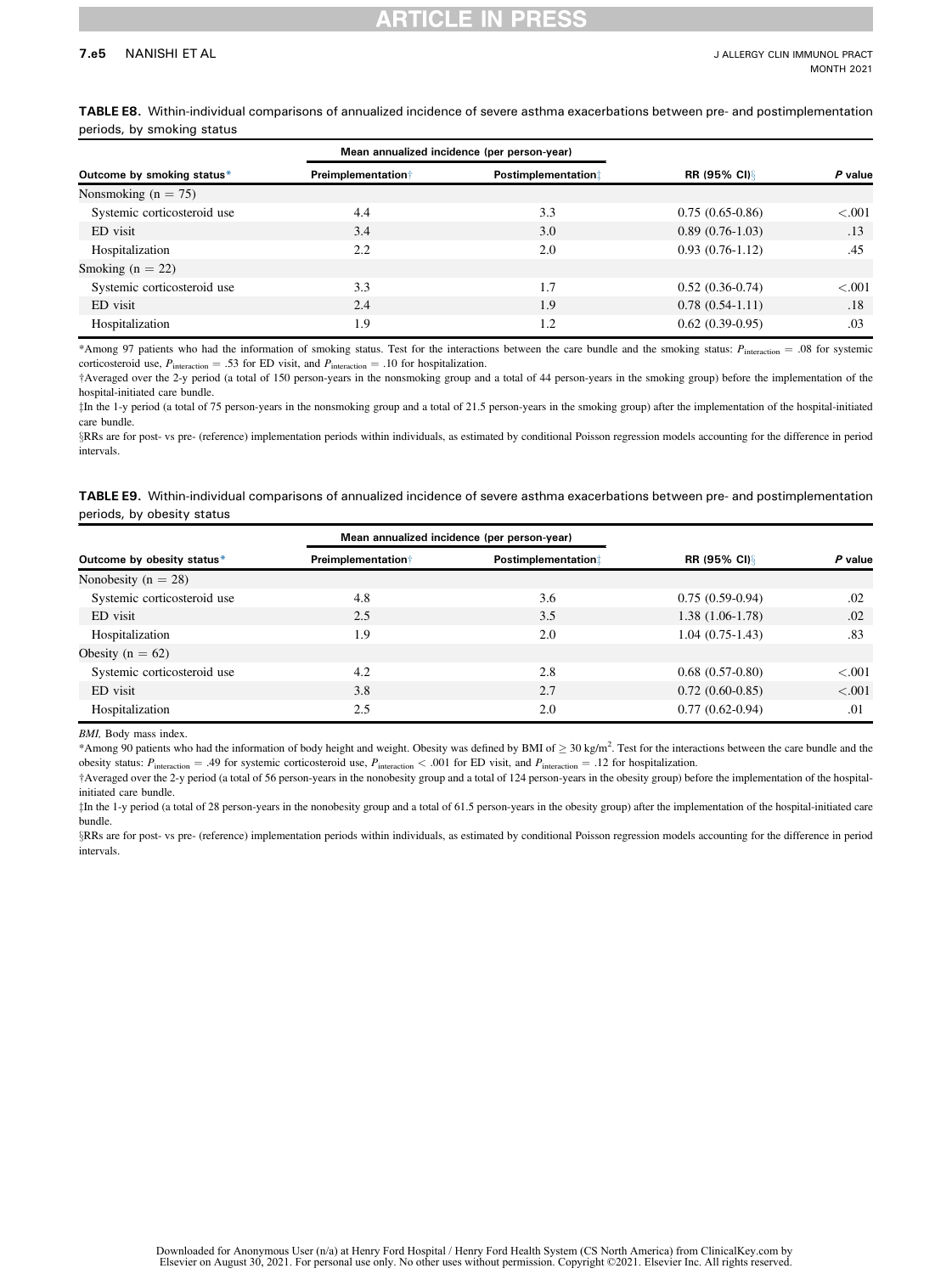### CLE .

<span id="page-14-0"></span>TABLE E10. Within-individual comparisons of annualized incidence of severe asthma exacerbations between pre- and postimplementation periods, by history of intubation for asthma

|                                              | Mean annualized incidence (per person-year) |                     |                    |         |  |
|----------------------------------------------|---------------------------------------------|---------------------|--------------------|---------|--|
| Outcome by history of intubation for asthma* | Preimplementation <sup>+</sup>              | Postimplementation! | <b>RR (95% CI)</b> | P value |  |
| No history of intubation ( $n = 72$ )        |                                             |                     |                    |         |  |
| Systemic corticosteroid use                  | 4.0                                         | 2.7                 | $0.68(0.57-0.79)$  | < 0.01  |  |
| ED visit                                     | 2.6                                         | 2.2                 | $0.88(0.73-1.05)$  | .16     |  |
| Hospitalization                              | 1.5                                         | 1.3                 | $0.83(0.65-1.06)$  | .14     |  |
| History of intubation $(n = 30)$             |                                             |                     |                    |         |  |
| Systemic corticosteroid use                  | 4.7                                         | 3.5                 | $0.76(0.60-0.94)$  | .01     |  |
| ED visit                                     | 4.9                                         | 3.8                 | $0.77(0.62-0.96)$  | .02     |  |
| Hospitalization                              | 3.6                                         | 3.0                 | $0.81(0.63-1.04)$  | .10     |  |

<span id="page-14-2"></span>\*Among 102 patients who have the information of history of intubation for asthma. Test for the interactions between the care bundle and the history of intubation for asthma:  $P_{\text{interaction}} = .42$  for systemic corticosteroid use,  $P_{\text{interaction}} = .39$  for ED visit, and  $P_{\text{interaction}} = .90$  for hospitalization.

<span id="page-14-3"></span>†Averaged over the 2-y period (a total of 144 person-years in the no-history of intubation group and a total of person-years in the history of intubation group) before the implementation of the hospital-initiated care bundle.

zIn the 1-y period (a total of 71.5 person-years in the no history of intubation group and a total of 30 person-years in the history of intubation group) after the implementation of the hospital-initiated care bundle.

xRRs are for post- vs pre- (reference) implementation periods within individuals, as estimated by conditional Poisson regression models accounting for the difference in period intervals.

<span id="page-14-1"></span>TABLE E11. Within-individual comparisons of annualized incidence of severe asthma exacerbations between pre- and postimplementation periods, by use of oral corticosteroids before index hospitalization

|                                           | Mean annualized incidence (per person-year) |                     |                   |         |
|-------------------------------------------|---------------------------------------------|---------------------|-------------------|---------|
| Outcome by use of oral corticosteroids*   | <b>Preimplementation</b> †                  | Postimplementationt | RR (95% CI)       | P value |
| No use of oral corticosteroids $(n = 57)$ |                                             |                     |                   |         |
| Systemic corticosteroid use               | 4.7                                         | 3.1                 | $0.67(0.56-0.79)$ | < 0.001 |
| ED visit                                  | 3.6                                         | 2.9                 | $0.79(0.65-0.94)$ | .009    |
| Hospitalization                           | 2.4                                         | 2.0                 | $0.85(0.68-1.06)$ | .15     |
| Use of oral corticosteroids $(n = 45)$    |                                             |                     |                   |         |
| Systemic corticosteroid use               | 3.6                                         | 2.7                 | $0.76(0.62-0.93)$ | .01     |
| ED visit                                  | 2.8                                         | 2.5                 | $0.90(0.72-1.12)$ | .34     |
| Hospitalization                           | 1.9                                         | 1.4                 | $0.76(0.57-1.01)$ | .07     |

<span id="page-14-4"></span>\*Among 102 patients who have the information of use of oral corticosteroids before the index hospitalization. Test for the interactions between the care bundle and the use of oral corticosteroids:  $P_{\text{interaction}} = .35$  for systemic corticosteroid use,  $P_{\text{interaction}} = .37$  for ED visit, and  $P_{\text{interaction}} = .56$  for hospitalization.

<span id="page-14-5"></span>†Averaged over the 2-y period (a total of 114 person-years in the nonuse of oral corticosteroids group and a total of 90 person-years in the use of oral corticosteroids group) before the implementation of the hospital-initiated care bundle.

zIn the 1-y period (a total of 56.5 person-years in the nonuse of oral corticosteroids group and a total of 45 person-years in the use of oral corticosteroids group) after the implementation of the hospital-initiated care bundle.

xRRs are for post- vs pre- (reference) implementation periods within individuals, as estimated by conditional Poisson regression models accounting for the difference in period intervals.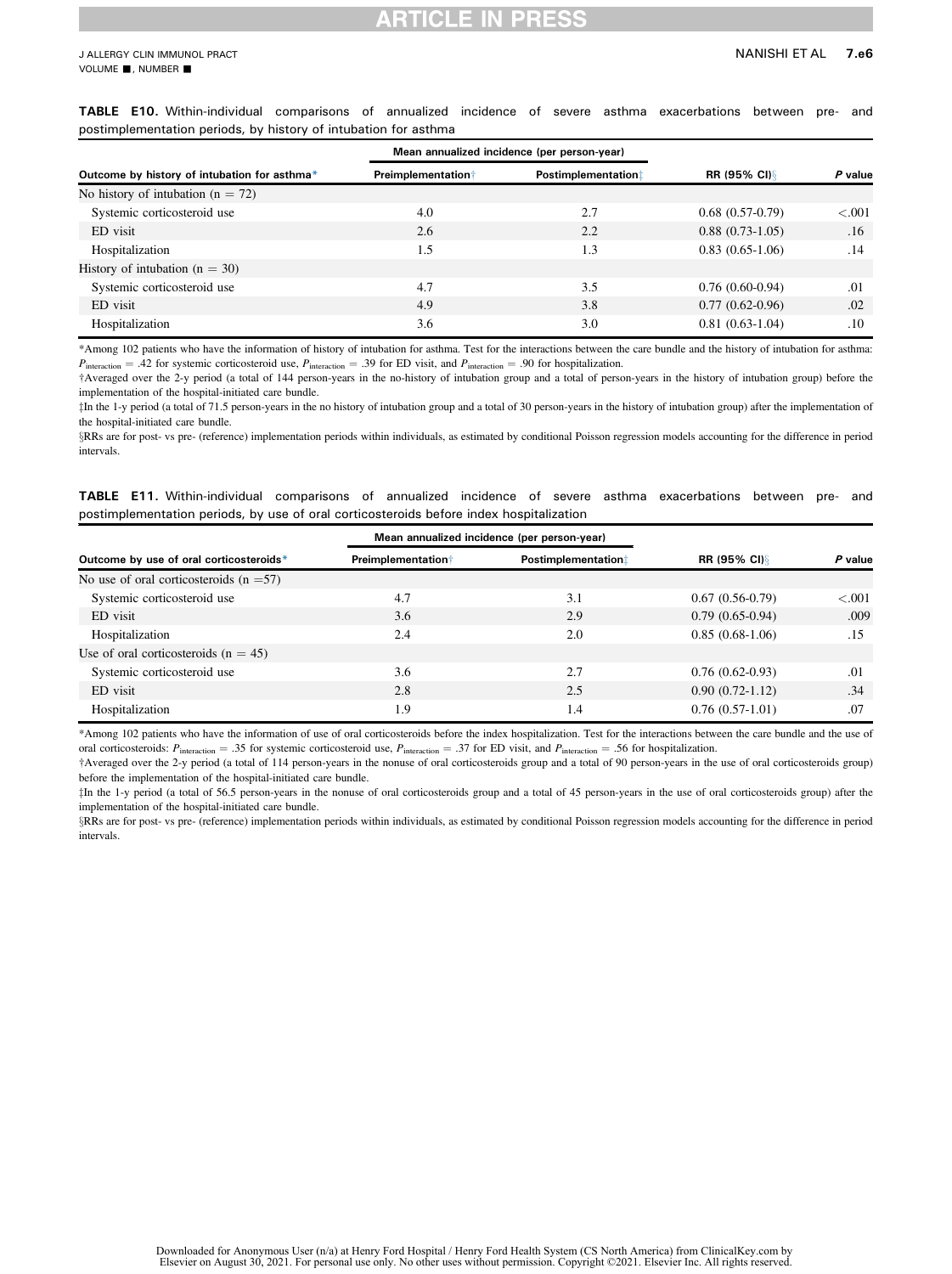#### 7.e7 NANISHI ET AL

|                                              | Mean annualized incidence (per person-year) |                     |                    |         |
|----------------------------------------------|---------------------------------------------|---------------------|--------------------|---------|
| Outcome by initial hospitalization location* | <b>Preimplementation</b> †                  | Postimplementation! | <b>RR (95% CI)</b> | P value |
| ED observation unit ( $n = 55$ )             |                                             |                     |                    |         |
| Systemic corticosteroid use                  | 4.4                                         | 3.0                 | $0.69(0.57-0.82)$  | < .001  |
| ED visit                                     | 2.6                                         | 2.4                 | $0.92(0.75-1.13)$  | .43     |
| Hospitalization                              | 1.4                                         | 1.3                 | $0.90(0.68-1.18)$  | .45     |
| Hospital ward or stepdown unit ( $n = 36$ )  |                                             |                     |                    |         |
| Systemic corticosteroid use                  | 4.1                                         | 3.0                 | $0.73(0.58-0.91)$  | .01     |
| ED visit                                     | 3.6                                         | 3.3                 | $0.93(0.75-1.16)$  | .52     |
| Hospitalization                              | 3.0                                         | 2.4                 | $0.80(0.62-1.02)$  | .08     |
| Intensive care unit $(n = 12)$               |                                             |                     |                    |         |
| Systemic corticosteroid use                  | 3.4                                         | 2.3                 | $0.69(0.44-1.05)$  | .09     |
| ED visit                                     | 4.9                                         | 1.8                 | $0.37(0.23-0.58)$  | < .001  |
| Hospitalization                              | 2.7                                         | 1.8                 | $0.68(0.41-1.08)$  | .11     |

<span id="page-15-0"></span>TABLE E12. Within-individual comparisons of annualized incidence of severe asthma exacerbations between pre- and postimplementation periods, by initial hospitalization location

<span id="page-15-3"></span>\*Test for the interactions between the bundle and the initial hospitalization location: in hospital ward or stepdown,  $P_{\text{interaction}} = .66$  for systemic corticosteroid use,  $P_{\text{interaction}} =$ .94 for ED visit, and  $P_{\text{interaction}} = .55$  for hospitalization; in intensive care unit,  $P_{\text{interaction}} = .97$  for systemic corticosteroid use, for  $P_{\text{interaction}} < .001$  for ED visit, and  $P_{\text{interaction}} = .32$  for hospitalization.

<span id="page-15-4"></span>†Averaged over the 2-y period (a total of 110 person-years in the ED observation unit group, a total of 72 person-years in the hospital ward or stepdown unit group, and a total of 24 person-years in the intensive care unit group) before the implementation of the hospital-initiated care bundle.

zIn the 1-y period (a total of 55 person-years in the ED observation unit group, a total of 35.5 person-years in the hospital ward or stepdown unit group, and a total of 12 personyears in the intensive care unit group) after the implementation of the hospital-initiated care bundle.

§RRs are for post- vs pre- (reference) implementation periods within individuals, as estimated by conditional Poisson regression models accounting for the difference in period intervals.

<span id="page-15-1"></span>TABLE E13. Within-individual comparisons of the annualized incidence of severe asthma exacerbations between pre- and postimplementation periods in patients without COPD

|                             |                           | Mean annualized incidence (per person-year) |                      |         |
|-----------------------------|---------------------------|---------------------------------------------|----------------------|---------|
| Outcomes                    | <b>Preimplementation*</b> | <b>Postimplementation</b> †                 | <b>RR (95% CI)</b> ± | P value |
| Systemic corticosteroid use | 3.9                       | 2.6                                         | $0.68(0.58-0.78)$    | < 0.001 |
| ED visit                    | 3.3                       | 2.4                                         | $0.74(0.63-0.86)$    | < 0.001 |
| Hospitalization             | 2.0                       |                                             | $0.75(0.62-0.92)$    | .01     |

<span id="page-15-5"></span>\*Averaged over the 2-y period (a total of 180 person-years) before the implementation of the hospital-initiated care bundle.

<span id="page-15-6"></span>†In the 1-y period (a total of 90.5 person-years) after the implementation of the hospital-initiated care bundle.

zRRs are for post- vs pre- (reference) implementation periods within individuals, as estimated by conditional Poisson regression models accounting for the difference in period intervals.

<span id="page-15-2"></span>

|  | TABLE E14. Within-individual comparisons of annualized incidence of severe asthma exacerbations between pre- and  |  |  |  |  |  |  |
|--|-------------------------------------------------------------------------------------------------------------------|--|--|--|--|--|--|
|  | postimplementation periods in patients who did not initiate new biologic agents in the postimplementation period* |  |  |  |  |  |  |

|                             |                            | Mean annualized incidence (per person-year) |                    |                |  |
|-----------------------------|----------------------------|---------------------------------------------|--------------------|----------------|--|
| Outcome                     | <b>Preimplementation</b> † | <b>Postimplementation</b>                   | <b>RR (95% CI)</b> | <i>P</i> value |  |
| Systemic corticosteroid use |                            | 2.9                                         | $0.71(0.62-0.81)$  | < 0.001        |  |
| ED visit                    |                            | 2.7                                         | $0.76(0.72-1.02)$  | .10            |  |
| Hospitalization             | 2.0                        |                                             | $0.88(0.73-1.05)$  |                |  |

<span id="page-15-7"></span>\*Defined as anti-IL-4/IL-5 therapy including dupilumab, benralizumab, mepolizumab, and reslizumab.

<span id="page-15-8"></span>†Averaged over the 2-y period (a total of 196 person-years) before the implementation of the hospital-initiated care bundle.

<sup> $\dagger$ </sup>In the 1-y period (a total of 97.5 person-years) after the implementation of the hospital-initiated care bundle.

§RRs are for post- vs pre- (reference) implementation periods within individuals, as estimated by conditional Poisson regression models accounting for the difference in period intervals.